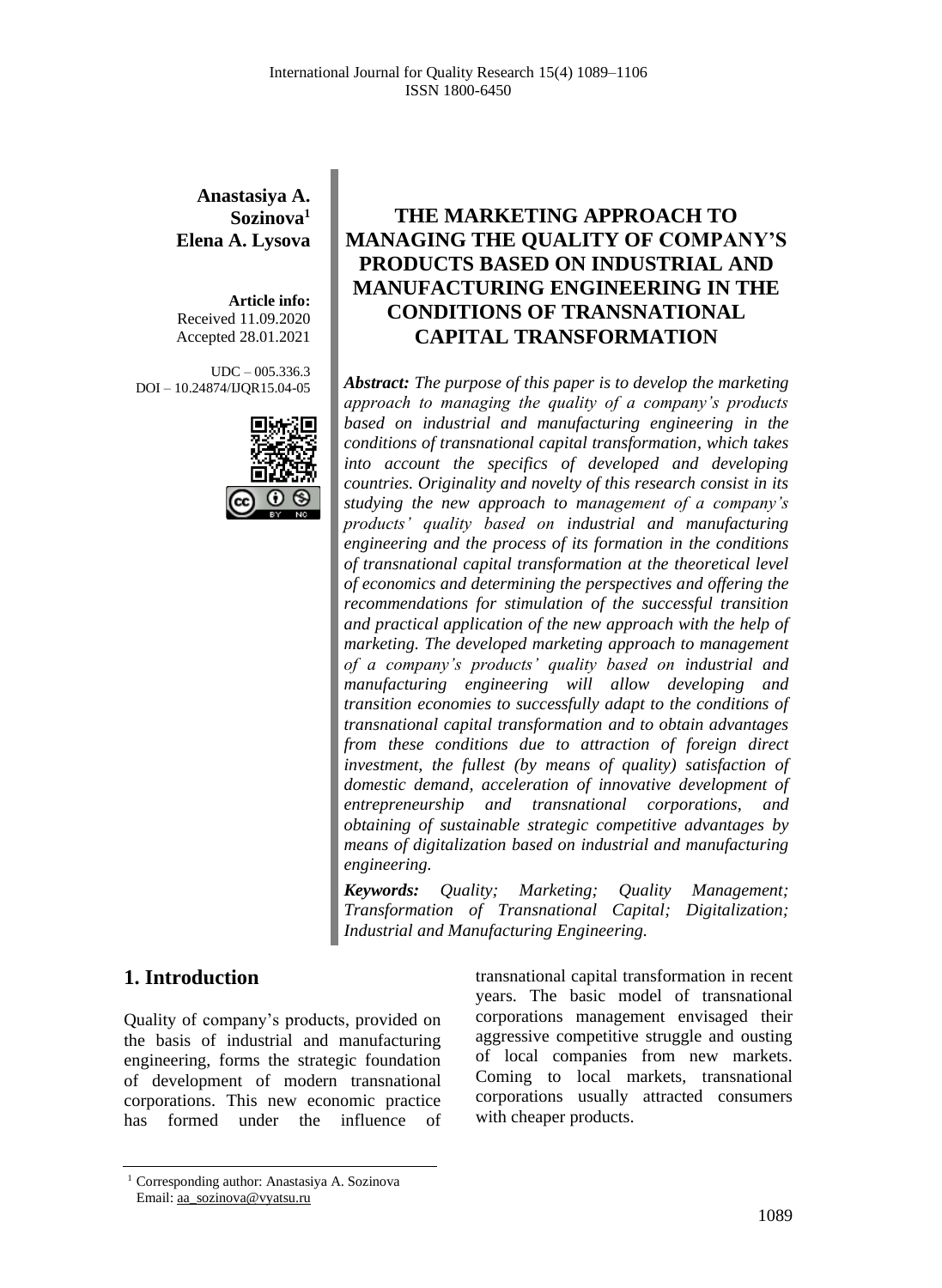

The network organization of business with hazardous production with low ecological standards and cheap human resources allowed transnational corporations saving on wages and on financing the measures on increase of ecological effectiveness of production. Together with collection of orders from around the world, networkization allowed obtaining advantages from "scale effect". Due to this, transnational corporations took their products to the local markets – in large volumes and with lower pruces (price dumping), which ensured their competitiveness.

Formation of "knowledge society" and the digital economy stimulated the increase of the level of consumer awareness and responsibility. In their turn, governments also increased requirements to the activities of companies and corporations. A new model of transnational corporations management envisages their "healthier" (less destructive) competition. In a new model, competitiveness is determined by quality of products. This is noted in "Digitalization and the Transnational Corporations", CIMR Research Working Paper Series Working Paper No. 45 (Ietto-Gillies, 2020).

On the one hand, markets around the world have a lot of similar conveyor products, while demand for individualized products grows. On the other hand, consumers in developed and developing countries are ready to pay more for responsible (sociooriented) production. This stimulates the transition of transnational corporations to "smart" networkization, which envisages optimization of production and logistics with the help of AI, which allows keeping expenditures at a low level and preventing a large growth of prices. Production departments use skilled digital personnel, and transnational corporations manifest high social responsibility on the whole.

Thus, industrial and manufacturing engineering – as a manifestation of technical complexity and technological

progressiveness – determines the quality of products companies in the conditions of transnational capital transformation. The process of transition to a new model of transnational corporations management is complicated due to unpreparedness of the business processes of transnational corporations for achievement of high quality of products.

The working hypothesis of this research is that unlike the provision of pricing and quantitative accessibility, achievement of high quality of products requires close connection between a transnational corporation and market. This connection is necessary for determining changes in consumer preferences and for information support for the characteristics of products' quality for strengthening of loyalty and demand for it in the target market. A perspective mechanism of establishment, support, and strengthening of the connection between corporation and market is marketing.

In developed countries, where the presence of transnational capital is larger due to higher investment attractiveness of economy and where the highest level of digitalization<br>and progressiveness of society and and progressiveness of society and marketing activity in the corporate environment are achieved, the highest progress in transition to a new model of transnational corporations management has been reached. That's why scientific support for marketing of managing the quality of company's products based on industrial and manufacturing engineering in developing countries is necessary for reducing the gap between them and developed countries.

This work aims at developing the marketing approach to managing the quality of a company's products based on industrial and manufacturing engineering in the conditions of transnational capital transformation, which takes into account the specifics of developed and developing countries. Originality and novelty of this research consist in its studying the new approach to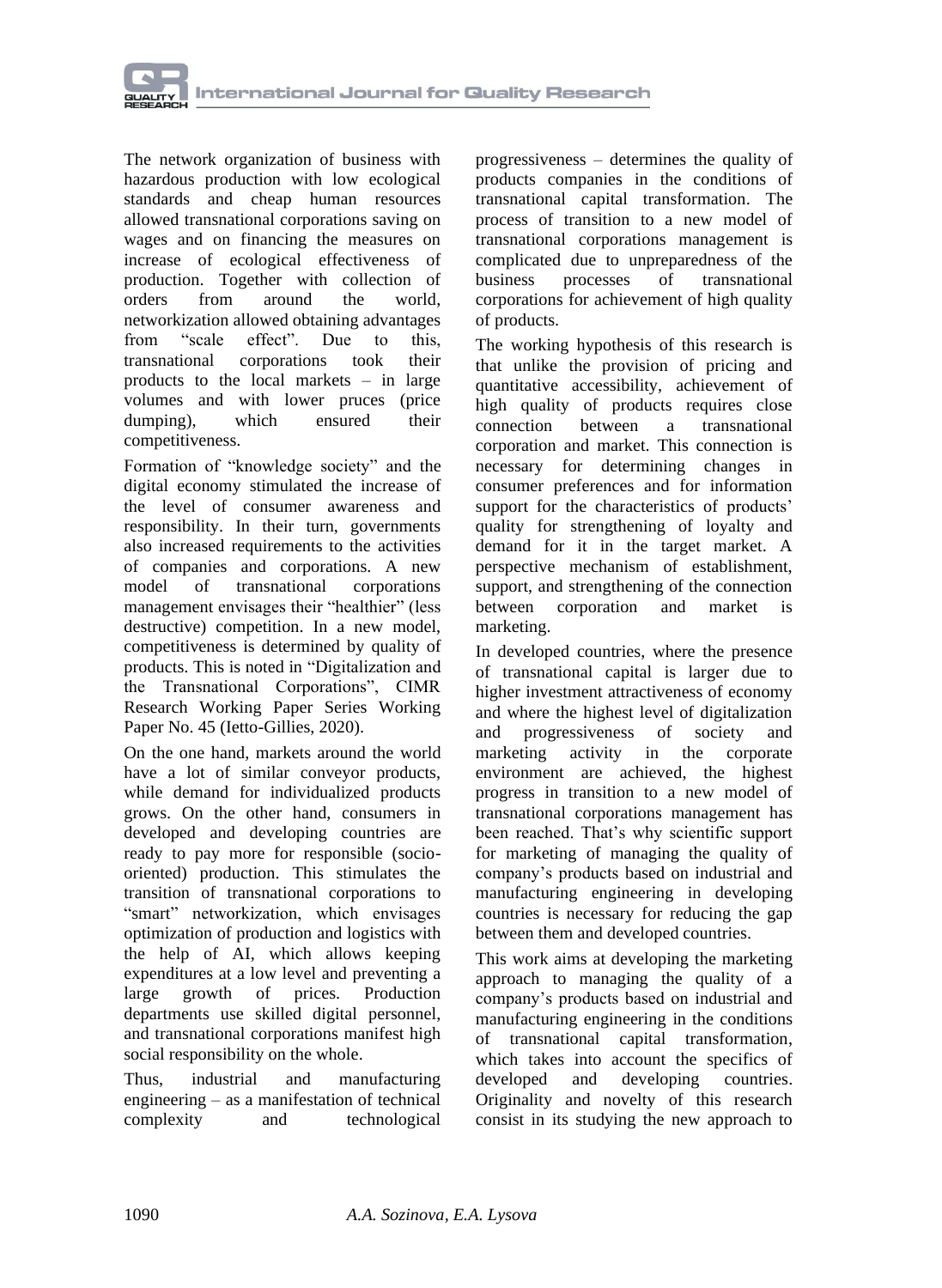management of a company's products' quality based on industrial and manufacturing engineering and the process of its formation in the conditions of transnational capital transformation at the theoretical level of economics and determining the perspectives and offering the recommendations for stimulation of the successful transition and practical application of the new approach with the help of marketing.

The structure of this paper is as follows. Introduction is followed by literature review, which contains gap analysis, and description of the information and methodological basis of the research. Then, results on the following three spheres are given.  $1<sup>st</sup>$  sphere: contribution of management of quality of company's products based on industrial and manufacturing engineering to transformation of transnational capital in developed and developing countries  $2<sup>nd</sup>$  sphere: developing countries. sphere: perspectives of transition to a new model of transnational corporations management with the help of increase of products' quality based on industrial and manufacturing engineering. 3<sup>rd</sup> sphere: recommendations for improvement of the practice of managing the quality of company's products based on industrial and manufacturing engineering with the help of marketing. Conclusion comes at the end of the work.

# **2. Literature Review**

The modern requirements to quality of products from sophisticated consumers are discussed in the following works. [Gök](https://www.emerald.com/insight/search?q=Osman%20G%C3%B6k) et al. (2019) note the influence of quality management on customers' satisfaction, explaining this by the indirect effect of product's perceived quality. [Sumardi](https://www.emerald.com/insight/search?q=Sumardi%20Sumardi) and [Fernandes](https://www.emerald.com/insight/search?q=Adji%20Achmad%20Rinaldo%20Fernandes) (2020) study quality of services and characteristics of a product as an environment and point out the influence of quality management on organization's efficiency. [Whang](https://www.emerald.com/insight/search?q=Unjung%20Whang) (2017) describes comparative advantages and connection

between products' quality and competitiveness of companies

[Adabe](https://www.emerald.com/insight/search?q=Kokou%20E.%20Adabe) et al. (2019) writes about the influence of contractual agriculture on the increase of products' quality (by the example of Togo). [Georgiev](https://www.emerald.com/insight/search?q=Svetoslav%20Georgiev) and [Georgiev](https://www.emerald.com/insight/search?q=Emil%20Georgiev) (2017) prove the evolution of understanding of products' quality by top management in Eastern Europe since the downfall of communism (by the example of Bulgaria). [Sepe](https://www.emerald.com/insight/search?q=Marichela%20Sepe) and [Pitt](https://www.emerald.com/insight/search?q=Michael%20Pitt) (2017) study urban branding and location as a product from the positions of quality. [Lin](https://www.emerald.com/insight/search?q=Yu%20Lin) et al. (2018) prove the influence of reserves' efficiency on quality of products and determine the indirect effect of financial indicators. [Wang](https://www.emerald.com/insight/search?q=Xiaopan%20Wang) et al. (2019) consider emotions as a signal of product's quality and describe their influence on the decision on purchase based on customer reviews on Internet.

[Das Guru](https://www.emerald.com/insight/search?q=Ramesh%20Roshan%20Das%20Guru) and [Paulssen](https://www.emerald.com/insight/search?q=Marcel%20Paulssen) (2020) study quality of products, assessed by buyers. [Rosillo-](https://www.emerald.com/insight/search?q=Elena%20Rosillo-D%C3%ADaz)[Díaz](https://www.emerald.com/insight/search?q=Elena%20Rosillo-D%C3%ADaz) et al. (2019) perform an inter-cultural analysis of perceived quality of product, supposed risk, and intention to perform a purchase on the e-commerce platforms. [Wang](https://www.emerald.com/insight/search?q=Xin%20Wang) et al. (2017) deem it necessary to transfer information on quality and safety of consumer goods and determine the perspective of using social networks for this. [Boyle](https://www.emerald.com/insight/search?q=Peter%20J.%20Boyle) et al. (2018) point out the interconnection between the price and quality in categories of durable goods and own trademarks.

The theoretical and practical issues of managing the quality of company's products based on industrial and manufacturing engineering in the conditions of the digital economy and Industry 4.0 are studied in the works Popkova and Sergi (2020), Sozinova (2019), Lopes et al. (2020), and Shahin (2019).

[Grandinetti](https://www.emerald.com/insight/search?q=Roberto%20Grandinetti) et al. (2020) write than the Fourth industrial revolution and digital servitization influence quality of interrelations in Italian B2B production companies. Enes and Silva (2020) describe the perspectives of increase of quality of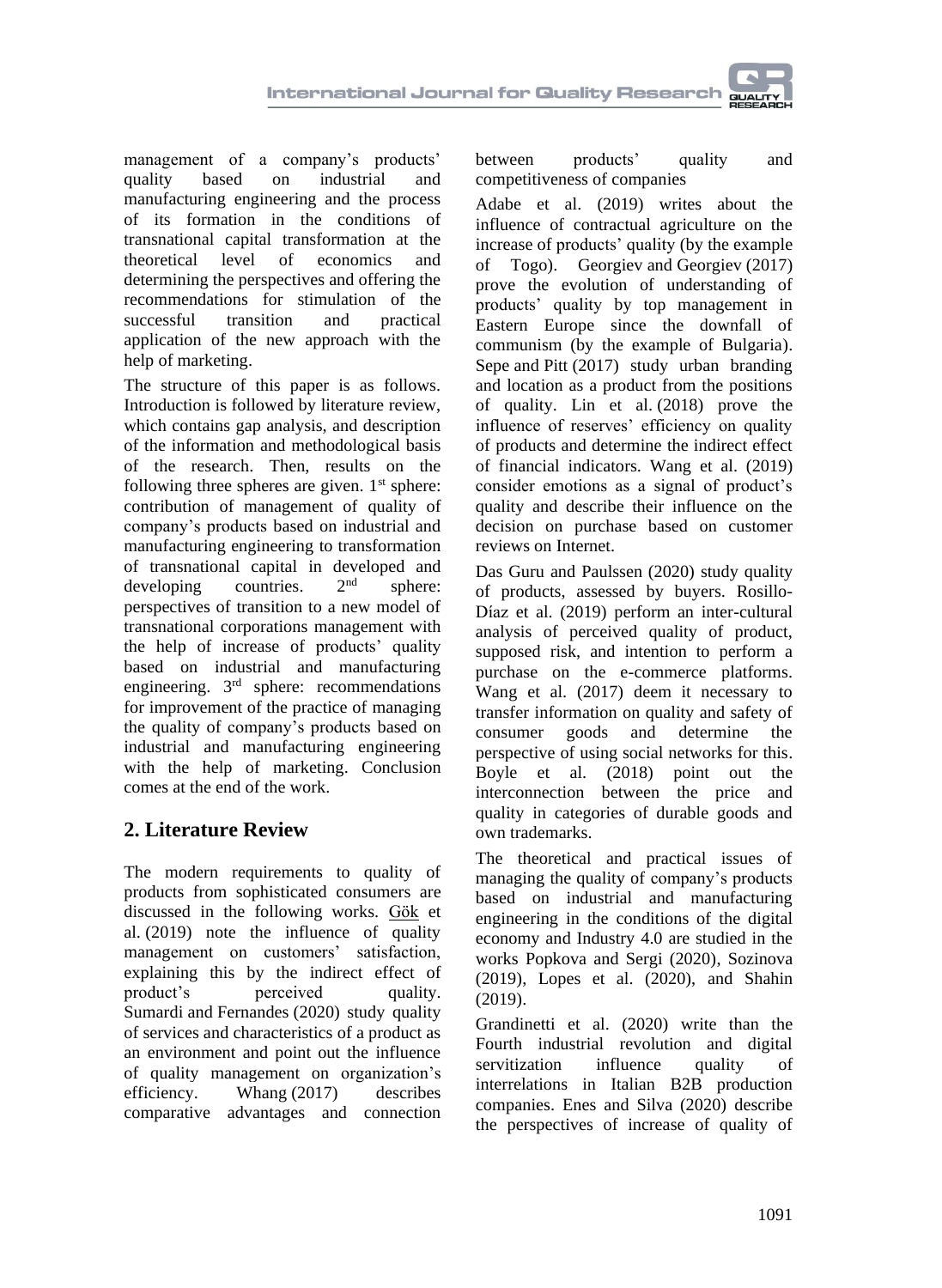

transportation services (by the example of a shop warehouse in a retail food company).

Feriyanto (2019) notes a large influence of quality of human development factors on the rates of economic growth (by the example of Yogyakarta province). Pendiuc (2012) substantiates the ways of increasing the effectiveness of quality management in commercial companies under the guidance of the local council of Romania in the period after joining the European market. Niewczas (2014) deems it necessary to develop consumers' knowledge on food products and systems of provision of security of food products and provision of quality.

The marketing aspects of managing the quality of company's products are studied in publications of the following authors. Fokina et al. (2018) offers marketing tools of increasing the effectiveness of activities of entrepreneurial structures in the conditions of import substitution. Sozinova (2018a) opposes effectiveness to reorganization and deems it necessary to apply information technologies in solving the marketing tasks of modern companies. Sozinova et al. (2018) treat the effectiveness of business structures' marketing as the basis of import substitution in Russia and note the important role of information technologies.

Sozinova (2018b) develops a marketing concept of managing the reorganization of entrepreneurial structures with the use of the latest information technologies. Sozinova et al (2017a) and Sozinova et al (2017b) develop a concept of marketing management of companies' transformation processes. [Solimun](https://www.emerald.com/insight/search?q=Solimun%20Solimun) and [Fernandes](https://www.emerald.com/insight/search?q=Adji%20Achmad%20Rinaldo%20Fernandes) (2018) prove the intermediary effect of customers' satisfaction in the interconnection between quality of services and orientation at services and the strategy of a marketing complex and customers' loyalty. [Ali](https://www.emerald.com/insight/search?q=Gamal%20Abdualmajed%20Ali) et al. (2020) note the influence of entrepreneurial orientation, market orientation, and general management of quality on efficiency (based on the data of small and medium enterprises in Saudi Arabia).

[Iqbal](https://www.emerald.com/insight/search?q=Amjad%20Iqbal) et al. (2020) substantiate the interconnection between competition in commodity market and quality of analysts' forecasts (based on empirical data of companies trading in the Chinese market). [Iqbal](https://www.emerald.com/insight/search?q=Amjad%20Iqbal) et al. (2017) model competition in the commodity market and quality of accounting reports (based on China's transition economy). [Finne](https://www.emerald.com/insight/search?q=%C3%85ke%20Finne) and [Grönroos](https://www.emerald.com/insight/search?q=Christian%20Gr%C3%B6nroos) (2017) deem it expedient to develop marketing communications that are integrated with consumer. [Oliva](https://www.emerald.com/insight/search?q=Fabio%20Lotti%20Oliva) and [Kelle](https://www.emerald.com/insight/search?q=Peter%20Kelle) (2018) compare the markets of Brazil and France and note the ethical gap in companies' marketing practices.

The tendencies of transnational capital transformation and a new model of transnational corporations management are reflected in the studies of the following experts. [Zhenyu](https://www.emerald.com/insight/search?q=Su%20Zhenyu) and [Taltavull](https://www.emerald.com/insight/search?q=Paloma%20Taltavull) (2020) describe international movement of capital in the Spain's real estate sector [Hain](https://www.emerald.com/insight/search?q=Daniel%20Stefan%20Hain) and [Jurowetzki](https://www.emerald.com/insight/search?q=Roman%20Jurowetzki) (2018) note the development of local competencies and the inflow of international venture capital in countries with a low level of income (by the example of foreign investments in hi-tech in Kenya's Silicon Savannah.

[Pezeshkan](https://www.emerald.com/insight/search?q=Amir%20Pezeshkan) et al. (2019) point out the risks, opportunities, and international syndication of venture capital in China. [Omoteso](https://www.emerald.com/insight/search?q=Kamil%20Omoteso) and [Yusuf](https://www.emerald.com/insight/search?q=Hakeem%20Yusuf) (2017) study reporting relationships in the developing world and provide arguments in favor of a mandatory international mechanism.

[Yao](https://www.emerald.com/insight/search?q=Qin%20Yao) and [Schwarz](https://www.emerald.com/insight/search?q=Eric%20C.%20Schwarz) (2017) conduct a thematic study of Mercedes-Benz Arena in Shanghai (China) and note transformations in the practices of managing the objects of transnational corporations and local integration.

Analysis of the contents of the above publications shows a high level of elaboration of certain components of the set problem. Thus, the theoretical basis of the research is reliable, but the problem's elaboration is fragmentary. Gap analysis shows that specifics of using marketing in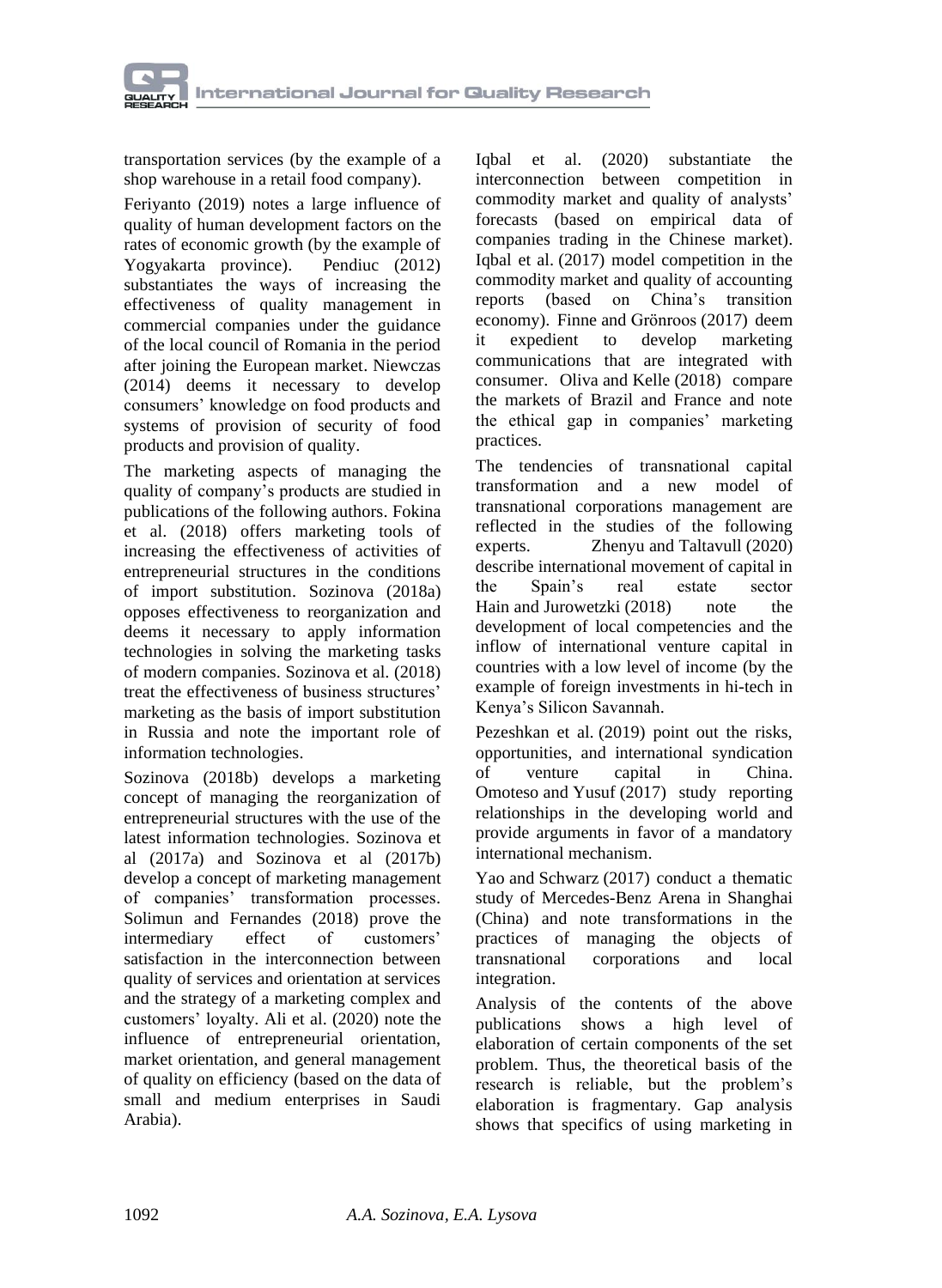managing company's products' quality based on industrial and manufacturing engineering in the conditions of transnational capital transformation are not studied sufficiently, and differences in implementation of a new (quality-oriented) model of transnational corporations management in developed and developing countries are not determined. This research aims at filling these gaps.

# **3. Materials and methodology**

Regression analysis is used for substantiating the tendency of transnational capital transformation. We built regression curves that reflect the influence of share of hi-tech products in the structure of industrial export (indicator of quality of the products of transnational corporations, provided with the help of industrial and manufacturing engineering) on the volume of incoming foreign direct investment (indicator of transnational capital).

In the traditional model of transnational corporations management, quality of company's products based on industrial and manufacturing engineering does not influence the inflow of transnational capital, which depends on liberality of state regulation and accessibility of cheap human resources. In a new model of transnational corporations management, quality of company's products based on industrial and manufacturing engineering determines the inflow of transnational capital in economy. That's why depending on the character and strength of connection (regression, correlation), it is possible to judge the level of the tendency of transnational capital transformation in economy and perform international comparisons.

The research objects are top 8 developed and top 8 developing countries by the volume of incoming foreign direct investment in 2020.

The names and the structure of categories of countries according to the UNCTAD classification are used. Though in World Investment Report for 2020 (UNCTAD, 2020b), classification of countries is not given, and just the volume of investments is provided; in Global investment trends and prospects 2019 (2019 report, UNCTAD, 2020a), countries are divided into categories that are used in this paper. The data on hitech export are taken from the statistics of World Bank (2020). Statistical characteristics of the selection of countries are given in Figure 1.

As shown in Figure 1, the largest inflow of foreign direct investment in 2020 is observed in the USA (USD 246 billion), China (USD 141 billion), and Singapore (USD 92 billion). The largest share of hi-tech products in the structure of hi-tech export is observed in Singapore (52%) and Hong Kong (66%).

Correlation analysis is used for determining the contribution of managing the quality of company's products based on industrial and manufacturing engineering to transformation of transnational capital in developed and developing countries. The connection between incoming foreign direct investment and share of hi-tech products in the structure of industrial export in the given categories of countries is determined.

Regression analysis and simplex method are used for determining the perspectives of transition to a new model of transnational corporations management with the help of increase of products' quality based on industrial and manufacturing engineering. Regression analysis is used for determining the dependencies between the factors of quality of company's products based on industrial and manufacturing engineering and share of hi-tech products in the structure of industrial export.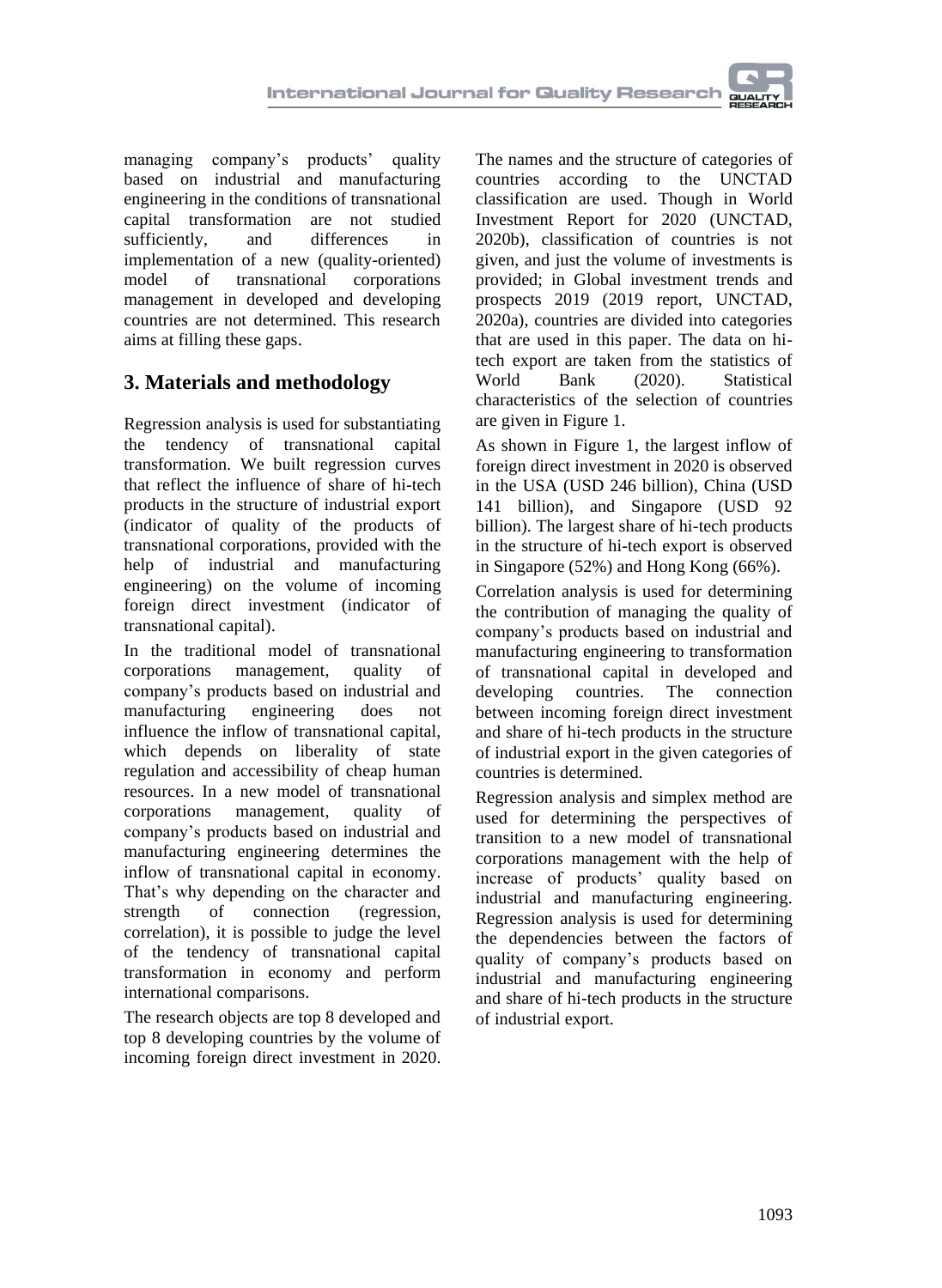





Source: compiled by the authors based on UNCTAD (2020b), World Bank (2020).

Simplex method is used for policriterial optimization based on the established regression dependencies and for determining the target values of the factors of quality of company's products based on industrial and manufacturing engineering, at which developing countries achieve the volume of incoming foreign direct investment that conforms to the level of developed countries.

The factors of quality of company's products based on industrial and manufacturing engineering are determined in view of the existing directions of a company's marketing activities. The indicators for quantitative measuring of these values factors are taken from 2019 World Digital Competitiveness Report – to reflect not just managerial practices but practices that are based on industrial and manufacturing engineering – i.e., specific for the digital economy. The data are taken from one report for preventing the distortion of the research result and ensuring the maximum compatibility of data and precision of calculations. The following factors are distinguished:

− personnel, assessed with the help of the generalized indicator "knowledge", which reflects digital competencies of companies' employees and availability of foreign skilled personnel, as well as the general level of development of science and education in economy;

Investments, assessed with the help of the generalized indicator "сapital", which reflects accessibility of financial capital in economy (development of the banking system and venture investments) and business's investments in telecommunications;

− Innovations, assessed with the help of the generalized indicator "business agility", which reflects flexibility of companies, transfer of knowledge and technologies, robotization of production, and application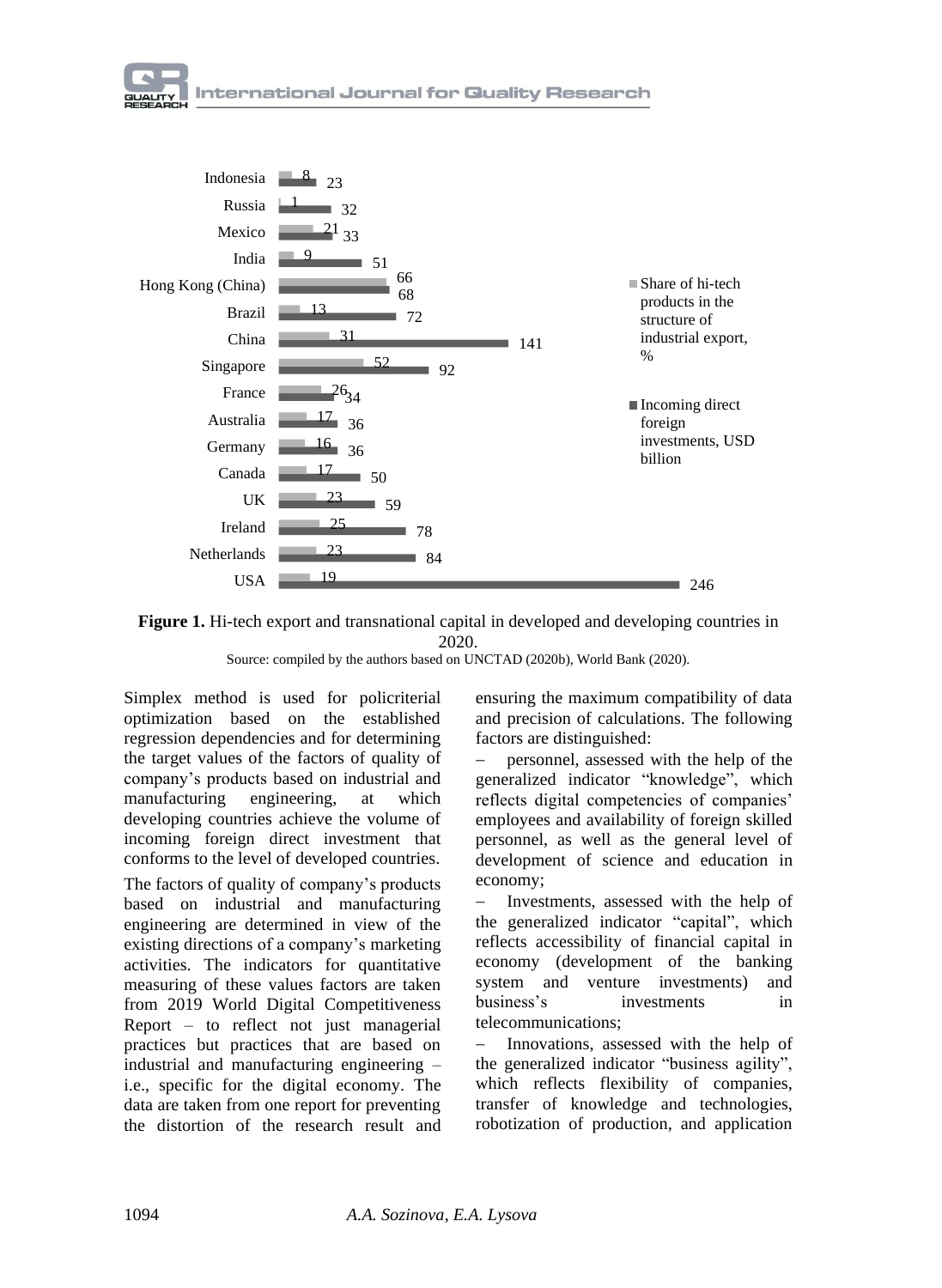

of big data and intellectual analytics in entrepreneurship;

− sales, assessed with the help of the generalized indicator "adaptive attitudes", which reflects activity of population in the digital sphere (readiness for digital marketing research), development of ecommerce, and society's attitude towards globalization.

Personnel management and investments in telecommunications are the practices of noncommercial (social) marketing; management is innovations and sales is the practice of commercial marketing. Due to their differentiation, this research allows determining the differences in significance of commercial and non-commercial marketing for managing the quality of company's products based on industrial and manufacturing engineering in the conditions of transnational capital transformation in developed and developing countries in 2020.

As the factors of quality of company's products based on industrial and manufacturing engineering are measured in positions (the smaller the number, the better) and share of hi-tech export – in per cent, negative correlation dependencies are considered positive. The selection of statistical data for the research is given in Table 1.

**Table 1.** The factors of quality of company's products based on industrial and manufacturing engineering and the manifestations of transnational capital transformation in developed and developing countries in 2020.

|                                        | Country              | FDI inflows, billions of dollars | Factors of quality of company's products based on<br>industrial and manufacturing engineering, positions 1-63<br>(indicators' titles that are used in this paper) |             |                            |                       |                                                       |
|----------------------------------------|----------------------|----------------------------------|-------------------------------------------------------------------------------------------------------------------------------------------------------------------|-------------|----------------------------|-----------------------|-------------------------------------------------------|
| Category                               |                      |                                  | Personnel                                                                                                                                                         | Investments | <b>Innovations</b>         | <b>Sales</b>          | % of manufactured exports<br>High-technology exports, |
|                                        |                      |                                  | (indicators' original titles)                                                                                                                                     |             |                            |                       |                                                       |
|                                        |                      |                                  | Knowledge                                                                                                                                                         | Capital     | <b>Business</b><br>agility | Adaptive<br>attitudes |                                                       |
|                                        | <b>USA</b>           | 246                              | 1                                                                                                                                                                 | 1           | $\overline{2}$             | $\overline{c}$        | 19                                                    |
| economies<br>Developed                 | Netherlands          | 84                               | 13                                                                                                                                                                | 5           | 7                          | 9                     | 23                                                    |
|                                        | Ireland              | 78                               | 24                                                                                                                                                                | 49          | 9                          | 3                     | 25                                                    |
|                                        | UK                   | 59                               | 14                                                                                                                                                                | 22          | 26                         | 10                    | 23                                                    |
|                                        | Canada               | 50                               | 5                                                                                                                                                                 | 10          | 16                         | 17                    | 17                                                    |
|                                        | Germany              | 36                               | 12                                                                                                                                                                | 17          | 11                         | 16                    | 16                                                    |
|                                        | Australia            | 36                               | 15                                                                                                                                                                | 19          | 35                         | 7                     | 17                                                    |
|                                        | France               | 34                               | 20                                                                                                                                                                | 18          | 39                         | 36                    | 26                                                    |
| transition economies<br>Developing and | Singapore            | 92                               | 3                                                                                                                                                                 | 8           | 6                          | 19                    | 52                                                    |
|                                        | China                | 141                              | 18                                                                                                                                                                | 32          | 1                          | 24                    | 31                                                    |
|                                        | <b>Brazil</b>        | 72                               | 59                                                                                                                                                                | 61          | 58                         | 33                    | 13                                                    |
|                                        | Hong Kong<br>(China) | 68                               | 7                                                                                                                                                                 | 6           | 8                          | 12                    | 66                                                    |
|                                        | India                | 51                               | 38                                                                                                                                                                | 3           | 29                         | 54                    | 9                                                     |
|                                        | Mexico               | 33                               | 52                                                                                                                                                                | 47          | 51                         | 47                    | 21                                                    |
|                                        | Russia               | 32                               | 22                                                                                                                                                                | 57          | 54                         | 40                    | 1                                                     |
|                                        | Indonesia            | 23                               | 56                                                                                                                                                                | 26          | 21                         | 60                    | 8                                                     |

Source: compiled by the authors based on IMD (2020), UNCTAD (2020b), World Bank (2020).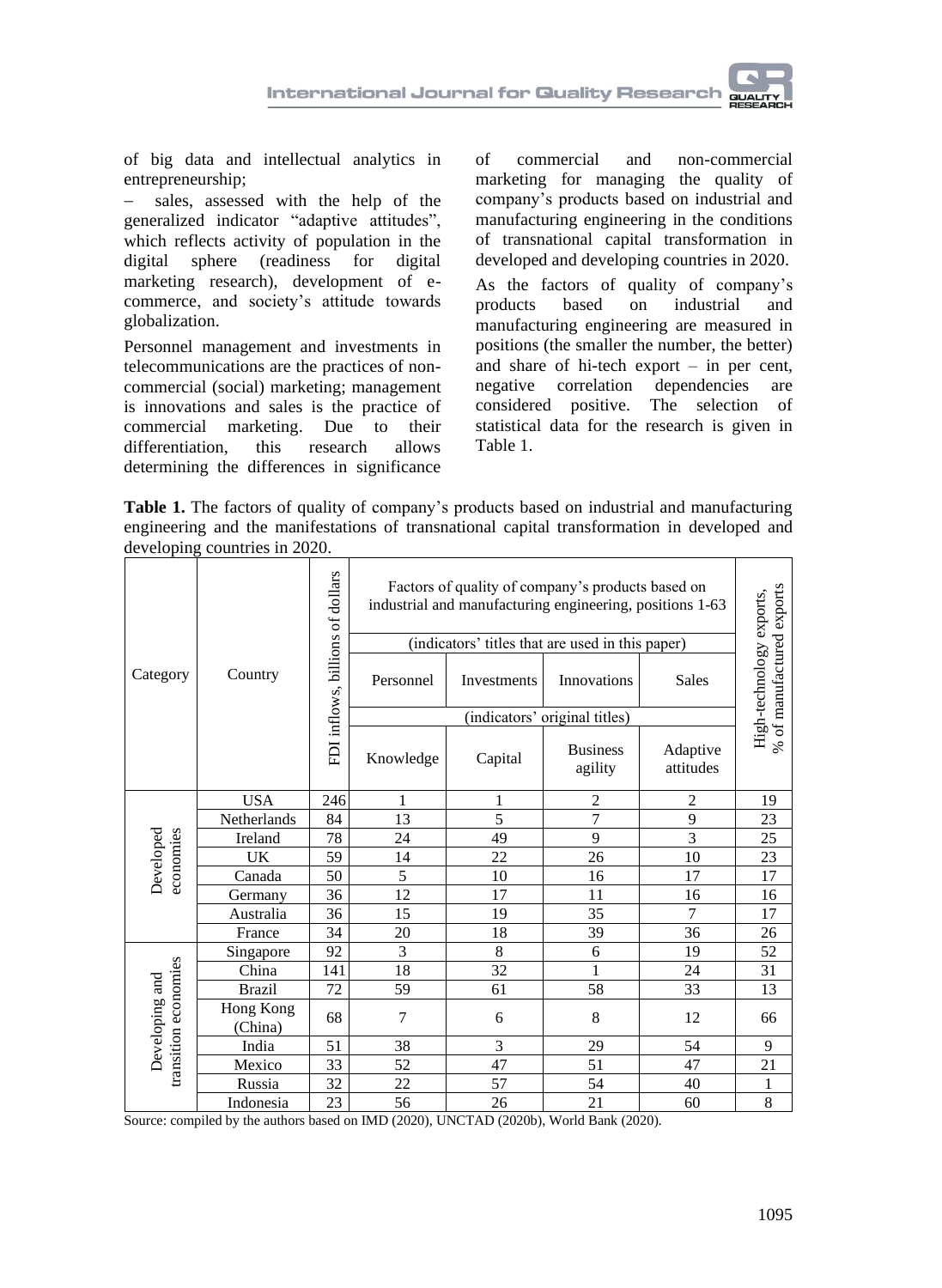## **4. Results**

#### **4.1 Contribution of company's products' quality management based on industrial and manufacturing engineering to transformation of transnational capital in developed and developing countries**

For substantiating the tendency of transnational capital transformation, let us use regression curves in Figure 2, which reflect dependence of the volume of incoming foreign direct investment on share of hi-tech products in the structure of industrial export in developed and

developing countries.

Regression curves (Figure 2) show that the tendency of transnational capital transformation is not manifested in developed economies. Share of hi-tech products in the structure of industrial export (indicator of quality of products of transnational corporations, provided with the help of industrial and manufacturing engineering) has a weak (correlation 0.22%) and negative (regression USD -0.8425 billion) influence on the volume of incoming foreign direct investment (indicator of transnational capital).





Source: calculated and compiled by the authors.

In developing and transition economies, the tendency of transnational capital transformation is rather visible. Increase of share of hi-tech products in the structure of industrial export (indicator of quality of products of transnational corporations, provided with the help of industrial and manufacturing engineering) by 1% leads to growth of the volume of incoming foreign direct investment (indicator of transnational capital) by USD 0.8272 billion, correlation 24%.

For determining the contribution of management of company's products' quality based on industrial and manufacturing engineering to transformation of transnational capital, let us use the results of correlation analysis by the example of developed (Figure 3) and developing (Figure 4) countries.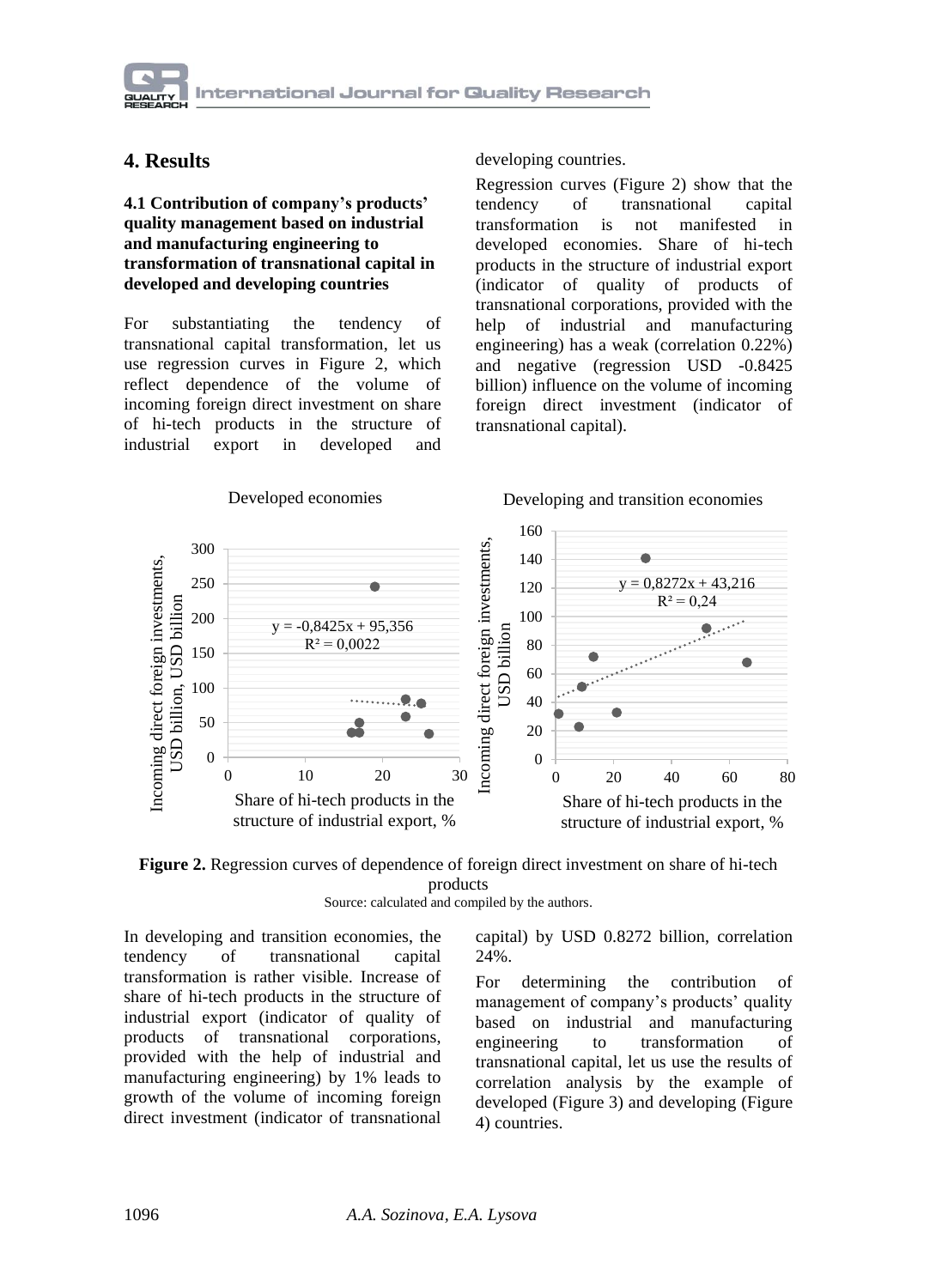





economies, %. Source: calculated and compiled by the authors.

As shown in Figure 3, share of hi-tech products in developed economies does not depend on the factors of managing the quality of company's products based on industrial and manufacturing engineering, which confirms the results of regression analysis (Figure 2). This is also confirmed by positive coefficients of correlation: 65.35% with personnel, 42.50% with investments, 18.58% with innovations, and 24.82% with sales.

Therefore, growth of quality of company's products based on industrial and manufacturing engineering (improvement of positions in the ranking) leads to reduction of share of hi-tech products. This shows that developed economies implement the basic model of transnational corporations management, which is oriented at price and accessibility of products, but not at quality. That's why it is not expedient here to take into account the experience of developed economies.



Developing and transition economies

**Figure 4.** Correlation between the factors of managing the quality of company's products based on industrial and manufacturing engineering and share of hi-tech products in developing economies, %.

Source: calculated and compiled by the authors.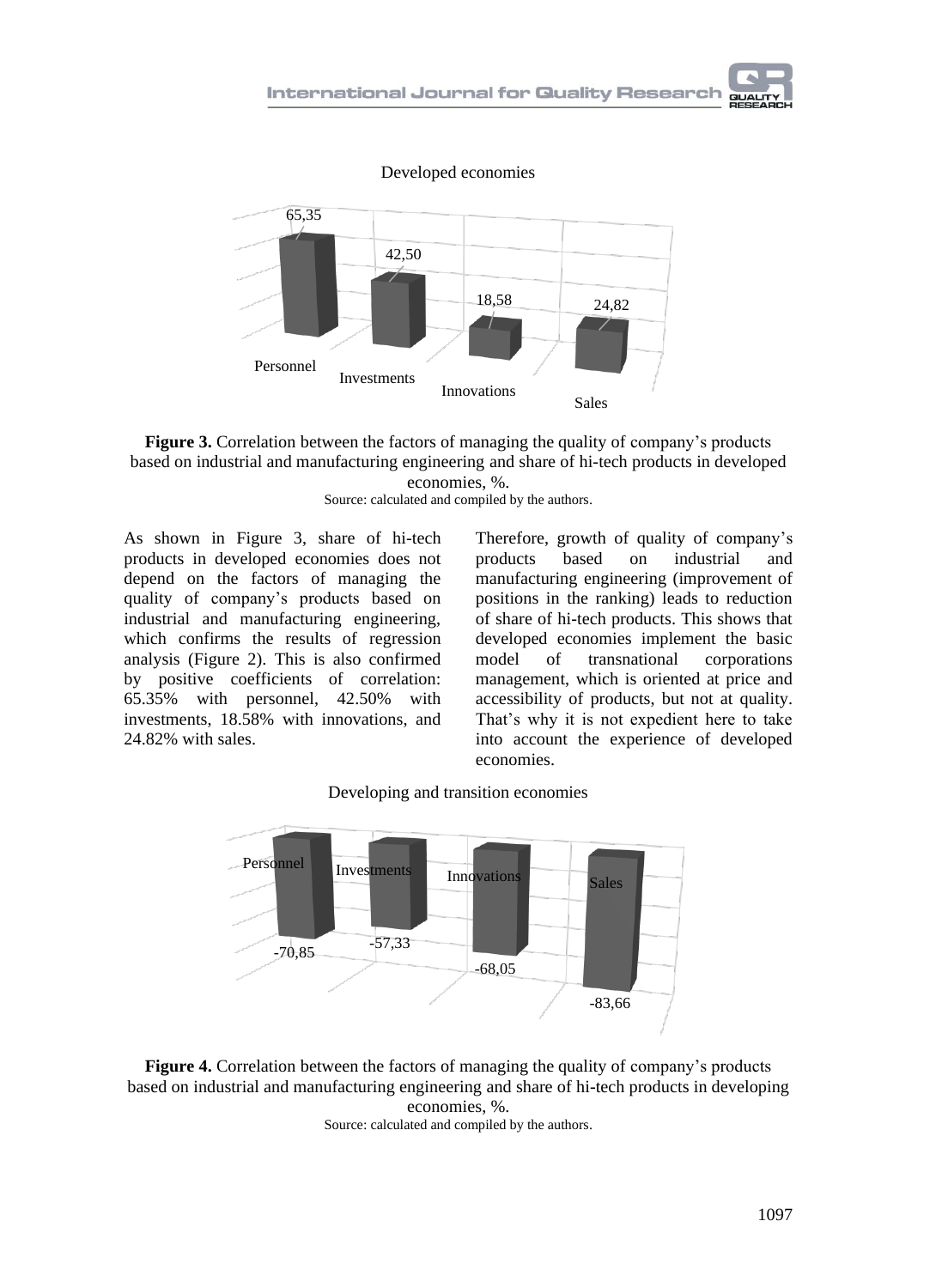

As shown in Figure 4, share of hi-tech products in developing and transition economies is largely determined by the influence of the factors of managing the quality of company's products based on industrial and manufacturing engineering – which is shown by the negative values of all coefficients of correlation. The most significant factor is sales (-83.66%), which is followed by personnel  $(-70.85\%)$ , innovations (-68.05%), and investments (- 57.33%).

Therefore, growth of quality of company's products based on industrial and manufacturing engineering (improvement of positions in the ranking) leads to increase of share of hi-tech products. This shows that developing and transition economies implement a new model of transnational corporations management, which is oriented at quality. That's why it is expedient to focus on the experience of developing and transition economies.

#### **4.2 Perspectives of transition to a new model of transnational corporations management with the help of increase of products' quality based on industrial and manufacturing engineering**

For determining the perspectives of transition to a new model of transnational corporations management with the help of increase of products' quality based on industrial and manufacturing engineering, let us solve an economic and mathematical task of multiparametric optimization. The essence of the task consists in determining the optimal combination of the factors of products' quality based on industrial and manufacturing engineering in developing and transition economies, at which their incoming volume of foreign direct investment reaches the level of developed economies.

According to the data from Table 1, average volume of incoming foreign direct

investment among developed economies in 2020 constitutes USD 77.88 billion, which is by 21.69% higher than among developing and transition economies (USD 64 billion). Here we suppose that in the short-term (until 2021-2022), increase of the volume of incoming foreign direct investment in developing and transition economies by 25% cannot be achieved, and long-term planning (more than four years) is not expedient due to the dynamic changes of the market environment. That's why this work is oriented at the mid-term period – until 2024.

According to the built regression curve (Figure 1), volume of incoming foreign direct investment in developing and transition economies will constitute USD 77.88 billion with share of hi-tech export that accounts for 41.91% in the structure of industrial export. Share of hi-tech export until 2024 in developing and transition economies should grow from 25.13% (on average) by 66.79%.

For building a model of multiple linear regression based on data from Table 1, let us use the following symbols: personnel  $- x_1$ , investments –  $x_2$ , innovations –  $x_3$ , sales –  $x_4$ , share of hi-tech products in the structure of industrial export – y. The following regression equation is compiled:  $y=77.62+0.31*x_1-0.51*x_2-0.04*x_3-1.27*x_4;$ correlation coefficient constitutes 94.81% (close connection between the indicators). Solution to the formulated optimization task is presented in Table 2.

As shown in Table 2, the optimal combination of the factors of companies' products' quality based on industrial and manufacturing engineering in developing and transition economies for bringing the share of hi-tech products in the structure of hi-tech export up to 41.91% in the period until 2024 is as follows: personnel –  $31,88$ <sup>th</sup> position, investments  $-$  26.74<sup>th</sup> position, innovations –  $28.29<sup>th</sup>$  position, and sales –  $24.25<sup>th</sup>$  position.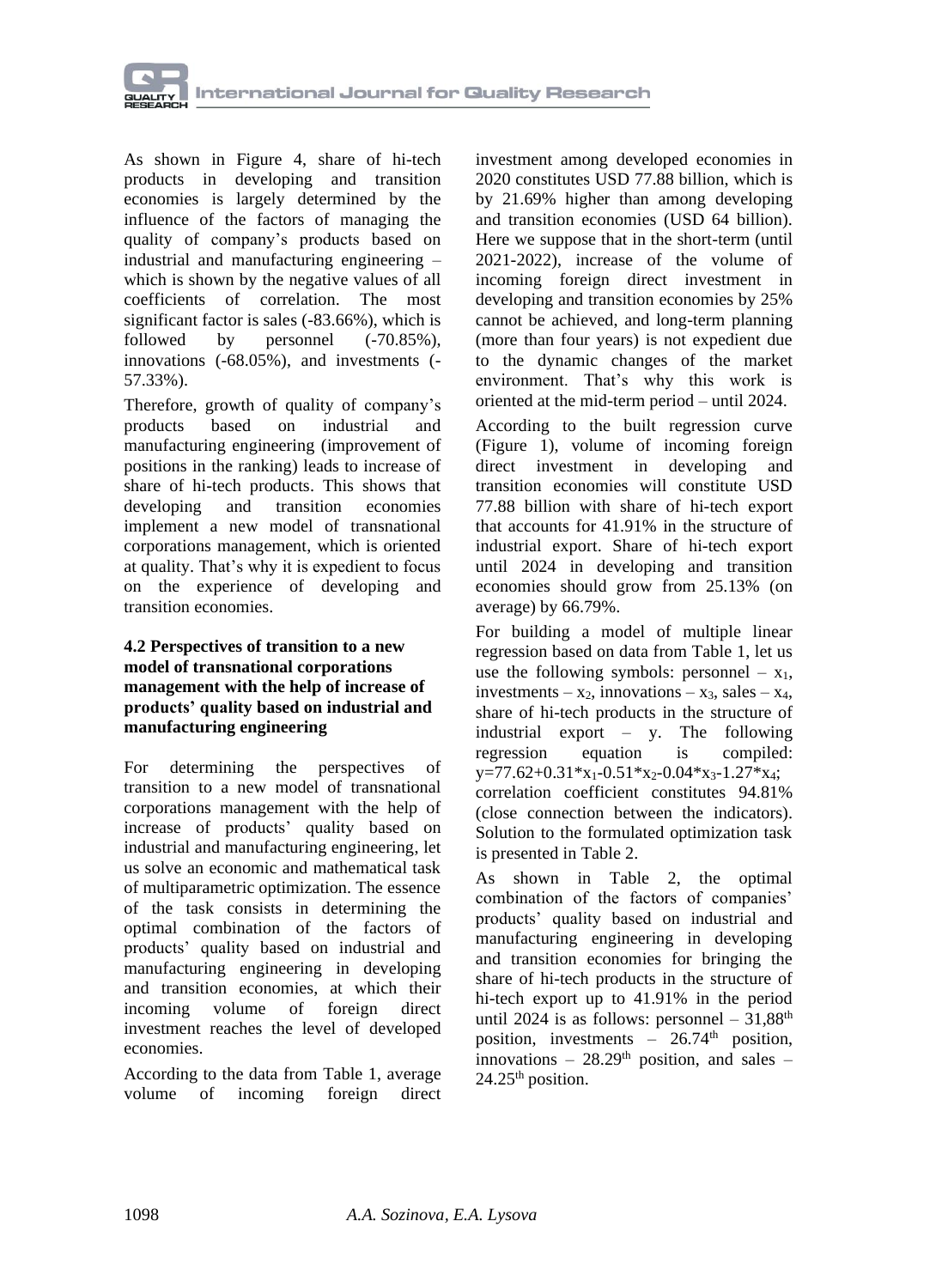| Indicator                                                          | Symbol      | Average<br>value in 2020 | Target value<br>in 2024 | Growth of value<br>in $2024$ as<br>compared to<br>2020, % |          |
|--------------------------------------------------------------------|-------------|--------------------------|-------------------------|-----------------------------------------------------------|----------|
| Factors of quality of                                              | Personnel   | X <sub>1</sub>           | 31.88                   | 31.88                                                     | 0.00     |
| company's products<br>based on industrial                          | Investments | X <sub>2</sub>           | 30.00                   | 26.74                                                     | $-10.87$ |
| and manufacturing                                                  | Innovations | X3                       | 28.50                   | 28.29                                                     | $-0.74$  |
| engineering                                                        | Sales       | $X_4$                    | 36.13                   | 24.25                                                     | $-32.88$ |
| Share of hi-tech products in the<br>structure of industrial export |             | y                        | 25.13                   | 41.91                                                     | 66.81    |

**Table 2.** Solution to the optimization task.

Source: calculated and compiled by the authors.

According to Table 2, target growth of the factors of quality of company's products based on industrial and manufacturing engineering for optimization of the share of export of hi-tech products in the structure of industrial export and, as a result, for bringing

the volume of incoming foreign direct investment to the level of developed economies in the conditions of transnational capital transformation in developing and transition economies in the period until 2024 is shown in Figure 5.



**Figure 5.** Target growth of the factors of quality of company's products based on industrial and manufacturing engineering and results for export and investments. Source: calculated and compiled by the authors.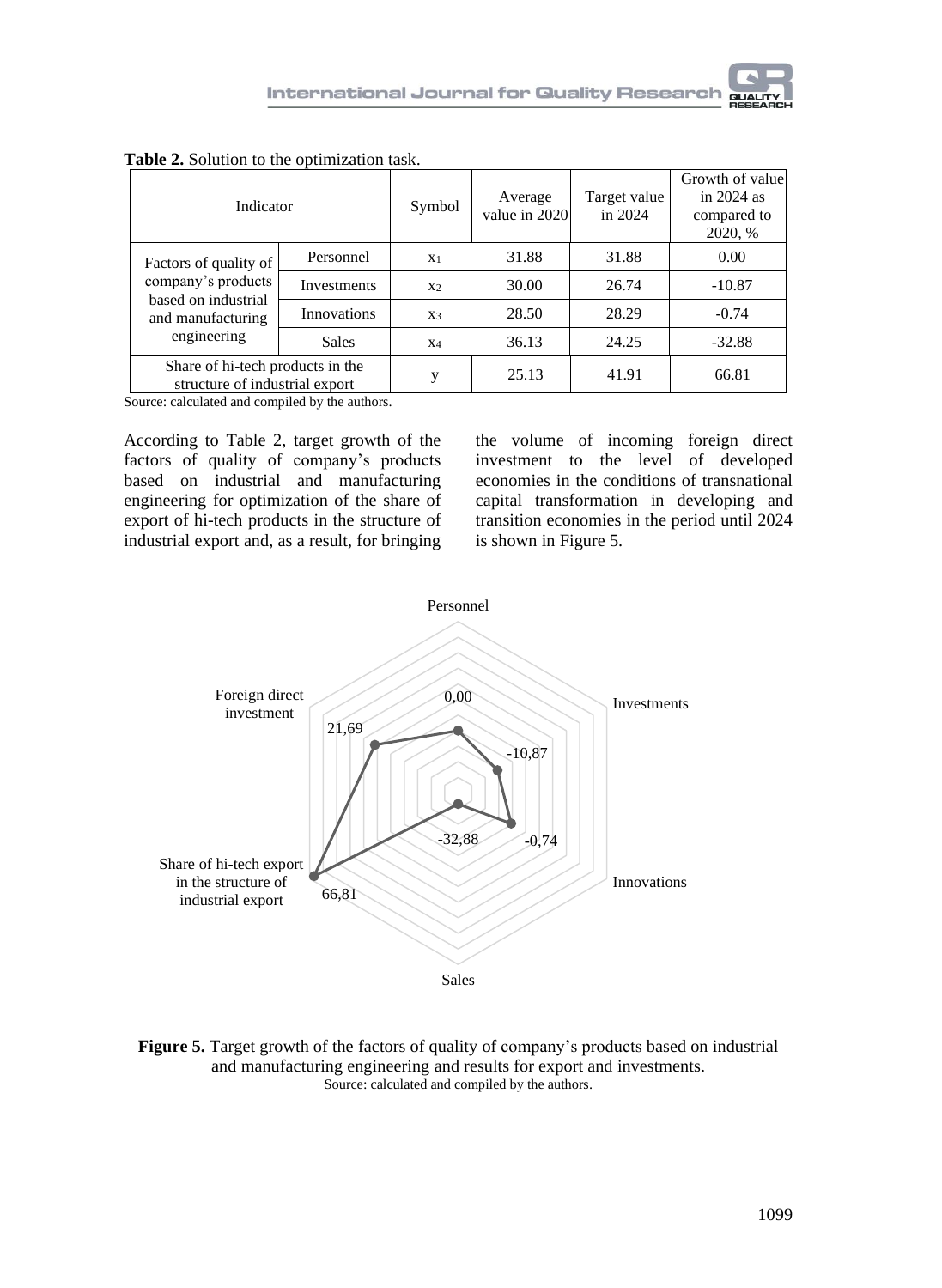

As shown in Figure 5, personnel should be preserved at the 2020 level, investments should grow (improvement of position in the ranking) by 10.87%, innovations - by 0.74%, and sales – by 32.88%. This will allow achieving the synergetic effect in the form of strong growth of the share of hi-tech products in the structure of industrial export (66.81%) and, as a result, the target growth of the volume of incoming foreign direct investment (32.69%).

#### **4.3 Recommendations for improving the practice of managing the quality of company's products based on industrial and manufacturing engineering with the help of marketing**

For improving the practice of managing the quality of company's products based on industrial and manufacturing engineering with the help of marketing, the recommendations (practical implications) are offer in view of the determined target landmarks of quantitative improvement of the selected factors (Table 3).

**Table 3.** Quality of management of company's products' quality based on industrial and manufacturing engineering with the help of marketing.

|                                | Factors of quality of company's products based on industrial and manufacturing                     |                                                                                                       |                                                                                                                                                |  |  |  |
|--------------------------------|----------------------------------------------------------------------------------------------------|-------------------------------------------------------------------------------------------------------|------------------------------------------------------------------------------------------------------------------------------------------------|--|--|--|
| Practical implications         | engineering, which are managed with the help of marketing                                          |                                                                                                       |                                                                                                                                                |  |  |  |
|                                | Marketing of investments                                                                           | Marketing of<br>innovations                                                                           | Sales marketing                                                                                                                                |  |  |  |
| Marketing research             | quality of products as a<br>criterion of investment<br>attractiveness of business                  | assessment of treatment<br>of quality at all stages of<br>the innovative process                      | determination of the<br>required characteristics of<br>quality                                                                                 |  |  |  |
|                                | demonstration of quality (marketing of impressions)                                                |                                                                                                       |                                                                                                                                                |  |  |  |
| Marketing of<br>interrelations | on production for<br>$investors - as a guarantee$<br>of quality and return of<br>investments       | for employees with the<br>opportunity for<br>subsidized purchase of<br>products                       | in points of sales,<br>including e-commerce                                                                                                    |  |  |  |
| Digital marketing              | marketing<br>communications via e-<br>mail with determination<br>of B2B $*$ -aspects of<br>quality | "smart" control of<br>quality and its<br>promotion as a<br>competitive advantage<br>during production | advertising and PR of<br>products in social<br>networks with emphasis<br>on its quality, collection<br>of feedback regarding<br>quality in CRM |  |  |  |

\*B2B – business-to-business.

Source: developed and compiled by the authors.

As shown in Table 3, for managing the quality of company's products based on industrial and manufacturing engineering with the help of marketing in the conditions of transnational capital transformation in developing and transition economies, three perspective directions of practical implications are offered.

 $1<sup>st</sup>$  direction: marketing research. In marketing of investments, it is recommended to consider quality as a criterion of business's investment attractiveness in the course of discussion of opportunities and perspectives of attracting transnational capital with investors. In marketing of innovations, it is offered to evaluate the treatment of quality by the representatives of a company's target audience at all stages of the innovative process in the course of test studies. In sales marketing, it is expedient to determine the popular characteristics of quality in the course of marketing research in the form of surveys and analysis of discussions at consumer forums.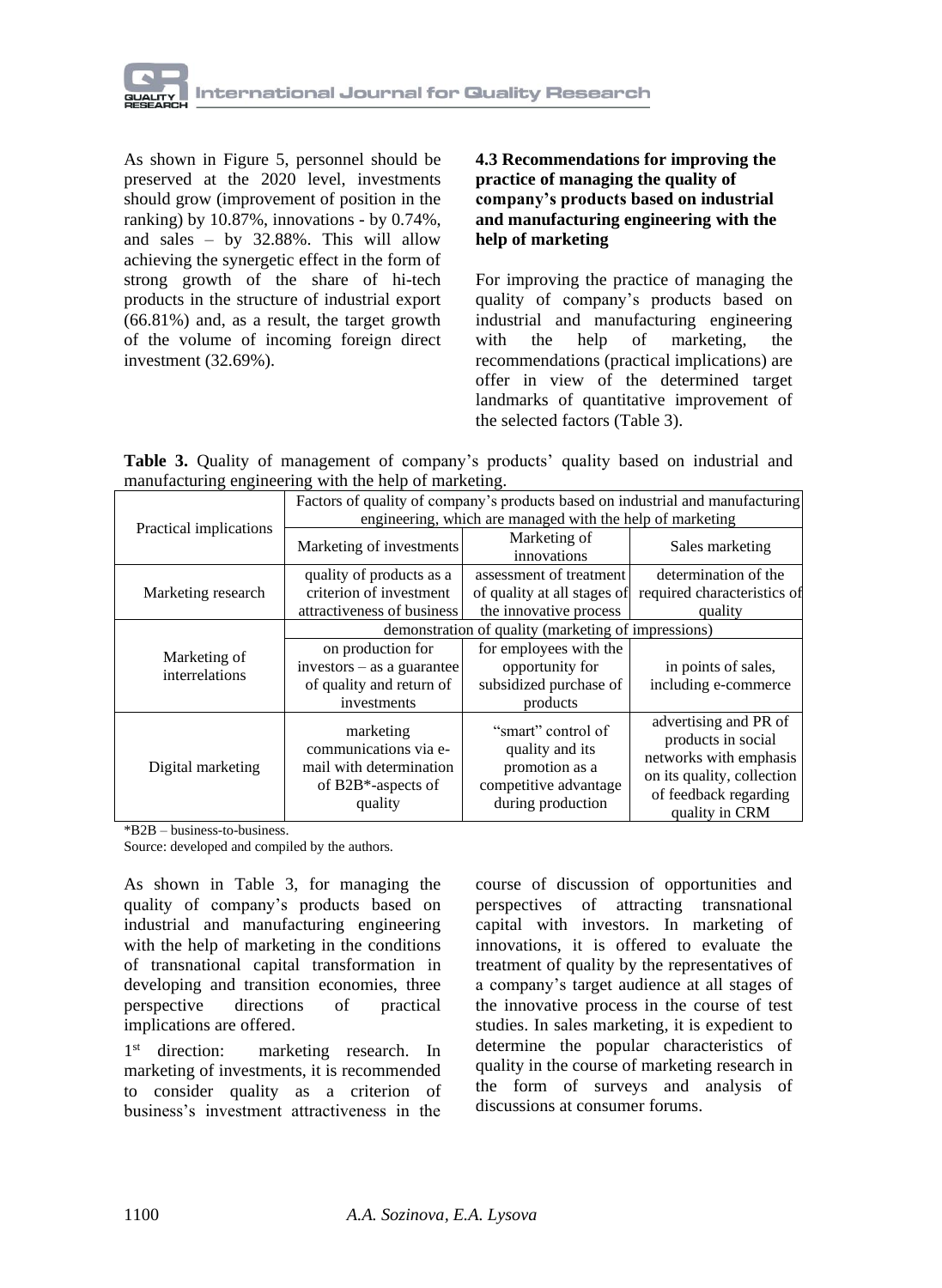2<sup>nd</sup> direction: marketing of interrelations. It envisages demonstration of quality (marketing of impressions) for the interested parties to be sure in high quality of company's products and to strive to its purchase, for development of loyalty to the products. In marketing of investments, there's a need for demonstration of quality in production for investors as a guarantee of quality and return of investments. In marketing of innovations, it is offered to show quality to the employees with a possibility of subsidized purchase of products. In sales marketing, it is expedient to show quality in sales points, including in the sphere of e-commerce.

3<sup>rd</sup> direction: digital marketing. In marketing of investments, it is offered to conduct marketing communications via e-mail in view of B2B (business-to-business) aspects of quality. In marketing of innovations, it is recommended to perform "smart" control of quality and its promotion as a competitive advantage during production. In sales marketing, it is recommended to organize advertising and PR of products in social networks with the emphasis on its quality and collection of feedback in CRM.

Marketing mix of managing the quality of company's products based on industrial and manufacturing engineering in the conditions of transnational capital transformation in developing and transition economies is presented in Figure 6. It is given in a 4P model, for, as was proved above, marketing management of personnel (People в model of 5P) is not required for managing the quality of company's products based on industrial and manufacturing engineering, and other expanded models of marketing mix (6P, 7P) are developed for specific companies. That's why we provide the most general and universal model - 4P.



**Figure 6.** Marketing mix of managing the quality of company's products based on industrial and manufacturing engineering in the conditions of transnational capital transformation. Source: developed and compiled by the authors.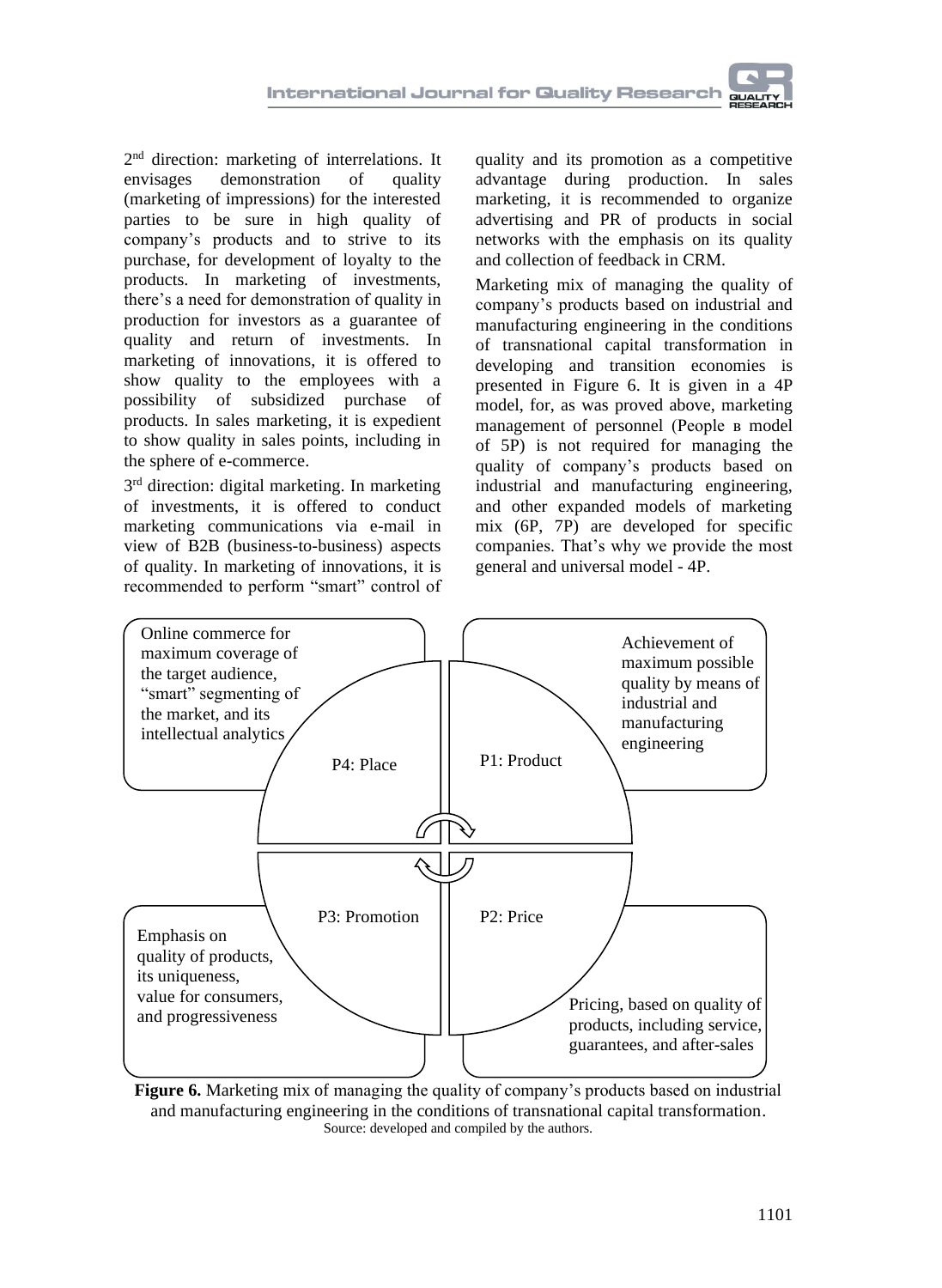

As shown in Figure 6, the following recommendations optimization of marketing mix of managing the quality of company's<br>products based on industrial and based on industrial and manufacturing engineering in the conditions of transnational capital transformation are offered. P1: Product is oriented at achievement of maximum possible quality by means of industrial and manufacturing engineering. P2: Price is connected to pricing based on products' quality, including service, guarantees, and after-sales. P3: Promotion with the emphasis on quality of products: its uniqueness, value for consumers, and progressiveness. P4: Place with preference for online commerce for maximum coverage of target audience, "smart" segmenting of market, and its intellectual analytics.

The offered recommendations for improving the practice of managing the quality of products based on industrial and manufacturing engineering with the help of marketing will provide the following advantages for companies in developing and transition economies in the conditions of transnational capital transformation. Companies will receive access to expanded transnational financing, which will start the mechanism of their strategic development. The inflow of venture investments in digitalization (industrial and manufacturing engineering) will accelerate the innovative activities of companies, and guarantee of high quality will allow preserving competitiveness in the long-term.

Transnational investors will be able to place investments with increased profitability with reduced risk – due to investments in development of companies that manufacture and sell high-quality products. Also, the final transition of transnational corporations to a new model of capital management in developing and transition economies will be performed, which will lead to their accelerated development, growth of competitiveness, and intensive inflow of transnational capital in their development. Its balance and sustainability will be achieved at the level of the global economic system.

### **4. Conclusion**

As a result of the research, the following conclusions have been obtained:

1. Quality of management of company's products based on industrial and manufacturing engineering in developing and transition economies contributes to the development of hi-tech export (cross correlation equals 69.97% on average). The inflow of foreign direct investments is by 24% explained by share of hi-tech products in the structure of industrial export. This stimulates transnational capital transformation and transition to a new model of transnational corporations management – which is oriented at quality;

2. In developing economies, quality that based on industrial and manufacturing engineering does not determine hi-tech export. Incoming foreign direct investments do not depend on hi-tech export. Therefore,<br>the process of transnational capital the process of transnational capital transformation in developing economies does not take place or is distorted or specific. It is probably that the basic model of transnational corporations management will be preserved in these countries, which will take quality to the background;

3. The perspectives of final transition of developing and transition economies to a new model of transnational corporations management with the help of increase of products' quality based on industrial and manufacturing engineering are connected to improvement (increase of position in global digital competitiveness) of sales by 32.88%, investments by 10.87%, and innovations by 0.74%. Due to this, share of hi-tech products in the structure of industrial export will grow by 66.81%, and incoming foreign direct investments will grow by 21.69% - by 2024 they will reach the level of developed economies in 2020 (USD 77.88 billion);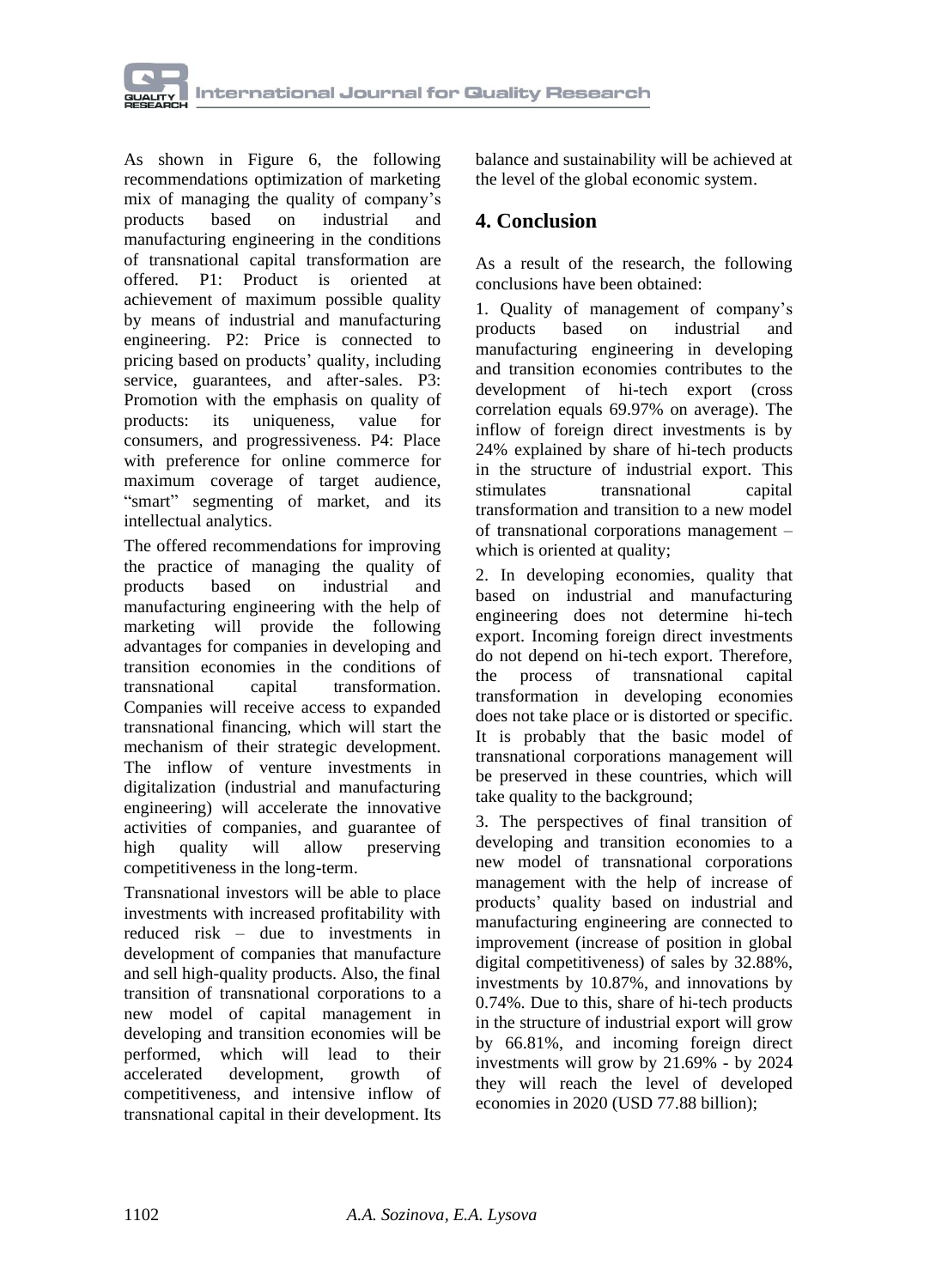4. For improving the practice of managing the quality of company's products based on industrial and manufacturing engineering, we offer marketing recommendations and an optimized complex of marketing mix, which envisages achievement of maximum possible quality by means of industrial and manufacturing engineering; pricing based on products' quality, including service, guarantees, and after-sales; emphasis on quality of products: its uniqueness, value for consumers, progressiveness, and online commerce for maximum coverage of target audience, "smart" segmenting of market, and its intellectual analytics.

The developed marketing approach to management of a company's products' quality based on industrial and manufacturing engineering will allow developing and transition economies to

successfully adapt to the conditions of transnational capital transformation and to obtain advantages from these conditions due to attraction of foreign direct investment, the fullest (by means of quality) satisfaction of internal demand, acceleration of innovative development of entrepreneurship and transnational corporations, and mastering of sustainable strategic competitive advantages by means of digitalization based on industrial and manufacturing engineering.

However, the problem of adapting developed economies to the conditions of transnational capital transformation remains unsolved. The determined practice of preserving the basic model of transnational corporations management in these countries requires thorough research, which should be performed in further works on this topic.

## **References:**

- [Adabe, K.](https://www.emerald.com/insight/search?q=Kokou%20E.%20Adabe) E., [Abbey, A.](https://www.emerald.com/insight/search?q=Abbevi%20G.%20Abbey) G., [Egyir, I.](https://www.emerald.com/insight/search?q=Irene%20S.%20Egyir) S., [Kuwornu, J.](https://www.emerald.com/insight/search?q=John%20K.M.%20Kuwornu) K. M., & [Anim-Somuah, H.](https://www.emerald.com/insight/search?q=Henry%20Anim-Somuah) (2019). Impact of contract farming on product quality upgrading: the case of rice in Togo. *[Journal of](https://www.emerald.com/insight/publication/issn/2044-0839)  [Agribusiness in Developing and Emerging Economies](https://www.emerald.com/insight/publication/issn/2044-0839)*, *9*(4), 314-332. <https://doi.org/10.1108/JADEE-04-2018-0051>
- [Ali, G.](https://www.emerald.com/insight/search?q=Gamal%20Abdualmajed%20Ali) A., [Hilman, H.,](https://www.emerald.com/insight/search?q=Haim%20Hilman) & [Gorondutse, A.](https://www.emerald.com/insight/search?q=Abdullahi%20Hassan%20Gorondutse) H. (2020). Effect of entrepreneurial orientation, market orientation and total quality management on performance: Evidence from Saudi SMEs. *[Benchmarking: An International Journal](https://www.emerald.com/insight/publication/issn/1463-5771)*, *27*(4), 1503-1531. <https://doi.org/10.1108/BIJ-08-2019-0391>
- [Boyle, P.](https://www.emerald.com/insight/search?q=Peter%20J.%20Boyle) J., [Kim, H.,](https://www.emerald.com/insight/search?q=Hyoshin%20Kim) & [Lathrop, E.](https://www.emerald.com/insight/search?q=E.%20Scott%20Lathrop) S. (2018). The relationship between price and quality in durable product categories with private label brands. *[Journal of Product & Brand](https://www.emerald.com/insight/publication/issn/1061-0421)  [Management](https://www.emerald.com/insight/publication/issn/1061-0421)*, *27*(6), 647-660. <https://doi.org/10.1108/JPBM-09-2017-1590>
- [Das Guru, R.](https://www.emerald.com/insight/search?q=Ramesh%20Roshan%20Das%20Guru) R., & [Paulssen, M.](https://www.emerald.com/insight/search?q=Marcel%20Paulssen) (2020). Customers' experienced product quality: scale development and validation. *[European Journal of Marketing](https://www.emerald.com/insight/publication/issn/0309-0566)*, *54*(4), 645-670. <https://doi.org/10.1108/EJM-03-2018-0156>
- Enes, M., & Silva, A. (2020). Service quality improvement on warehouse-store transportation in a retail food company. *International Journal for Quality Research, 14*(2), 623-634. [https://doi.org/10.24874/IJQR14.02-18.](https://doi.org/10.24874/IJQR14.02-18)
- Federal State Statistics Service (2020*). Regions of Russia. Socio-economic indicators - 2018: a statistical collection*. Retrieved from: [https://www.gks.ru/bgd/regl/b18\\_14p/Main.htm](https://www.gks.ru/bgd/regl/b18_14p/Main.htm) (data accessed: 04.08.2020).
- Feriyanto, N. (2019). The effect of the quality of human development factors on the rate of economic growth in Yogyakarta special province. *International Journal for Quality Research, 13*(1), 157-176[. https://doi.org/10.24874/IJQR13.01-10](https://doi.org/10.24874/IJQR13.01-10)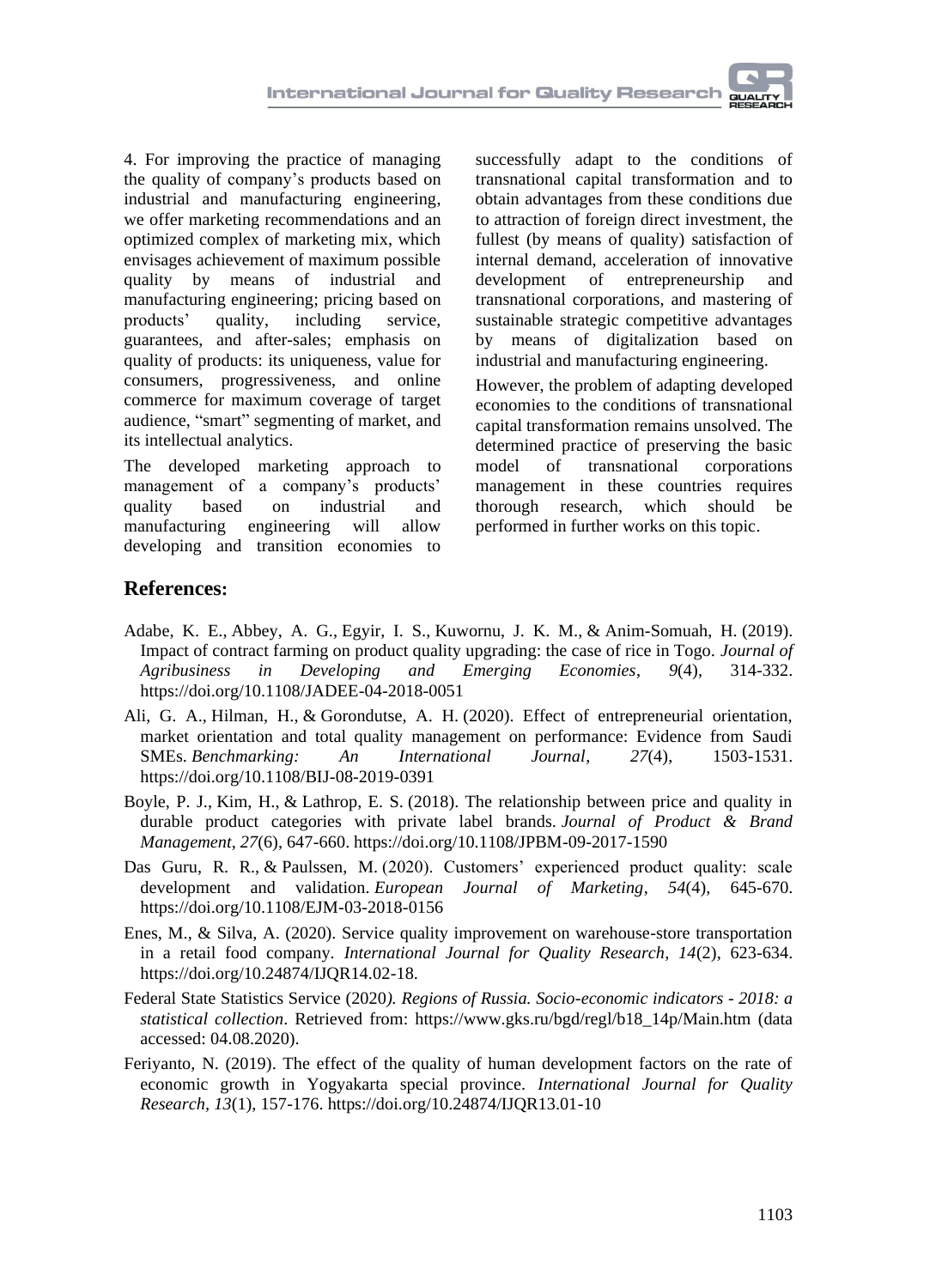- [Finne, Å.,](https://www.emerald.com/insight/search?q=%C3%85ke%20Finne) & [Grönroos, C.](https://www.emerald.com/insight/search?q=Christian%20Gr%C3%B6nroos) (2017). Communication-in-use: customer-integrated marketing communication. *[European Journal of Marketing](https://www.emerald.com/insight/publication/issn/0309-0566)*, *51*(3), 445- 463. <https://doi.org/10.1108/EJM-08-2015-0553>
- Fokina, O. V., Sozinova, A. A., Tyufyakova, E. S., Gurova, E. S., & Lysova, E. A. (2018). [Marketing tools for increasing effectiveness of entrepreneurial structures activities in the](https://elibrary.ru/item.asp?id=35745370)  [conditions of import substitution.](https://elibrary.ru/item.asp?id=35745370) [Espacios,](https://elibrary.ru/contents.asp?id=35174231) *39*(28), 8-13.
- [Georgiev, S.,](https://www.emerald.com/insight/search?q=Svetoslav%20Georgiev) & [Georgiev, E.](https://www.emerald.com/insight/search?q=Emil%20Georgiev) (2017). Evolution of top management's understanding of product quality in Eastern Europe since the end of communism: The case of Bulgaria. *[The TQM](https://www.emerald.com/insight/publication/issn/1754-2731)  [Journal](https://www.emerald.com/insight/publication/issn/1754-2731)*, *29*(1), 82-100. <https://doi.org/10.1108/TQM-09-2015-0115>
- [Gök, O.,](https://www.emerald.com/insight/search?q=Osman%20G%C3%B6k) [Ersoy, P.,](https://www.emerald.com/insight/search?q=Pervin%20Ersoy) & [Börühan, G.](https://www.emerald.com/insight/search?q=G%C3%BClm%C3%BC%C5%9F%20B%C3%B6r%C3%BChan) (2019). The effect of user manual quality on customer satisfaction: the mediating effect of perceived product quality. *[Journal of Product & Brand](https://www.emerald.com/insight/publication/issn/1061-0421)  [Management](https://www.emerald.com/insight/publication/issn/1061-0421)*, *28*(4), 475-488. <https://doi.org/10.1108/JPBM-10-2018-2054>
- [Grandinetti, R.,](https://www.emerald.com/insight/search?q=Roberto%20Grandinetti) [Ciasullo, M.](https://www.emerald.com/insight/search?q=Maria%20Vincenza%20Ciasullo) V., [Paiola, M.,](https://www.emerald.com/insight/search?q=Marco%20Paiola) & [Schiavone, F.](https://www.emerald.com/insight/search?q=Francesco%20Schiavone) (2020). Fourth industrial revolution, digital servitization and relationship quality in Italian B2B manufacturing firms. An exploratory study. *[The TQM Journal](https://www.emerald.com/insight/publication/issn/1754-2731)*, *32*(4), 647-671. [https://doi.org/10.1108/TQM-01-](https://doi.org/10.1108/TQM-01-2020-0006) [2020-0006](https://doi.org/10.1108/TQM-01-2020-0006)
- [Hain, D.](https://www.emerald.com/insight/search?q=Daniel%20Stefan%20Hain) S., & [Jurowetzki, R.](https://www.emerald.com/insight/search?q=Roman%20Jurowetzki) (2018). Local competence building and international venture capital in low-income countries: Exploring foreign high-tech investments in Kenya's Silicon Savanna. *[Journal of Small Business and Enterprise](https://www.emerald.com/insight/publication/issn/1462-6004) Development*, *25*(3), 447- 482. <https://doi.org/10.1108/JSBED-03-2017-0092>
- Ietto-Gillies, G. (2020). *Digitalization and the Transnational Corporations. CIMR Research Working Paper Series Working Paper No. 45*. Retrieved from: <http://www.bbk.ac.uk/cimr/wp-content/uploads/2020/01/CIMR-WP-45.pdf> (data accessed: 05.08.2020).
- [Iqbal, A.,](https://www.emerald.com/insight/search?q=Amjad%20Iqbal) [Jebran, K.,](https://www.emerald.com/insight/search?q=Khalil%20Jebran) & [Umar, M.](https://www.emerald.com/insight/search?q=Muhammad%20Umar) (2020). The nexus between product market competition and the quality of analysts' forecasts: empirical evidence from Chinese-listed firms. *[Journal of](https://www.emerald.com/insight/publication/issn/1558-7894)  [Asia Business Studies](https://www.emerald.com/insight/publication/issn/1558-7894)*, *14*(1), 15-30. <https://doi.org/10.1108/JABS-02-2018-0035>
- [Iqbal, A.,](https://www.emerald.com/insight/search?q=Amjad%20Iqbal) [Rao, Z.-u.,](https://www.emerald.com/insight/search?q=Zia-ur-Rehman%20Rao) [Tauni, M.](https://www.emerald.com/insight/search?q=Muhammad%20Zubair%20Tauni) Z., & [Jebran, K.](https://www.emerald.com/insight/search?q=Khalil%20Jebran) (2017). Modeling product market competition and reporting quality: the transition economy of China. *[Managerial Finance](https://www.emerald.com/insight/publication/issn/0307-4358)*, *43*(2), 154- 166. <https://doi.org/10.1108/MF-12-2015-0330>
- Lopes, I., Figueiredo, M., & Sá, V. (2020). Criticality Evaluation to Support Maintenance Management of Manufacturing Systems. *International Journal of Industrial Engineering and Management*, *11*(1), 3-18. doi: 10.24867/IJIEM-2020-1-248
- [Lin, Y.,](https://www.emerald.com/insight/search?q=Yu%20Lin) [Liang, B.,](https://www.emerald.com/insight/search?q=Biwei%20Liang) & [Zhu, X.](https://www.emerald.com/insight/search?q=Xuechang%20Zhu) (2018). The effect of inventory performance on product quality: The mediating effect of financial performance. *[International Journal of Quality & Reliability](https://www.emerald.com/insight/publication/issn/0265-671X)  [Management](https://www.emerald.com/insight/publication/issn/0265-671X)*, *35*(10), 2227-2247. <https://doi.org/10.1108/IJQRM-08-2017-0162>
- Ministry of Science and Higher Education of the Russian Federation (2020). *Information and analytical materials of the monitoring of quality of personnel training – 2019*. Retrieved from:<http://indicators.miccedu.ru/monitoring/?m=spo> (data accessed: 04.08.2020).
- National Research University "Higher School of Economics" (2020). *Indicators of education – 2020: statistical collection*. Retrieved from: [https://issek.hse.ru/mirror/](https://issek.hse.ru/mirror/pubs/share/352549981.pdf) [pubs/share/352549981.pdf](https://issek.hse.ru/mirror/pubs/share/352549981.pdf) (data accessed: 04.08.2020).
- Niewczas, M. (2014). Consumers' knowledge about food and food safety and quality assurance systems. *International Journal for Quality Research, 8*(2) 217-226.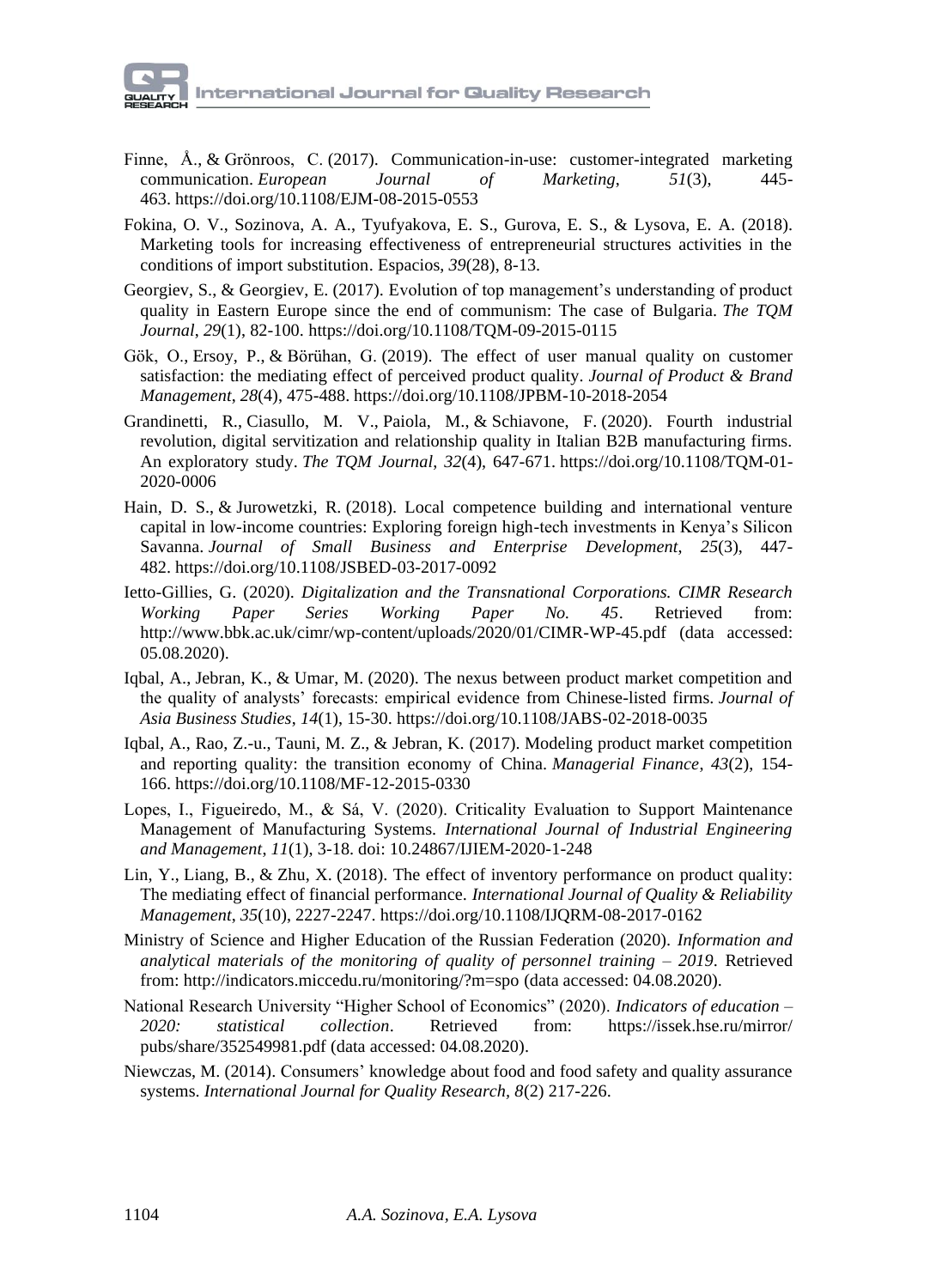- [Oliva, F.L.](https://www.emerald.com/insight/search?q=Fabio%20Lotti%20Oliva) and [Kelle, P.](https://www.emerald.com/insight/search?q=Peter%20Kelle) (2018). The ethical gap of firms' marketing practices: A comparison between the Brazilian and French markets. *[Journal of Organizational Change Management](https://www.emerald.com/insight/publication/issn/0953-4814)*, *31*(1), 118-134. <https://doi.org/10.1108/JOCM-04-2017-0124>
- [Omoteso, K.,](https://www.emerald.com/insight/search?q=Kamil%20Omoteso) & [Yusuf, H.](https://www.emerald.com/insight/search?q=Hakeem%20Yusuf) (2017). Accountability of transnational corporations in the developing world: The case for an enforceable international mechanism. *[critical perspectives](https://www.emerald.com/insight/publication/issn/1742-2043)  [on international business](https://www.emerald.com/insight/publication/issn/1742-2043)*, *13*(1), 54-71. <https://doi.org/10.1108/cpoib-08-2014-0040>
- Pendiuc, T. (2012). Ways of increasing the efficiency of quality management in the commercial companies under the authority of the Romanian local council in the postaccession period to the European market. *International Journal for Quality Research*, *6*(1), 41-46.
- [Pezeshkan, A.,](https://www.emerald.com/insight/search?q=Amir%20Pezeshkan) [Smith, A.,](https://www.emerald.com/insight/search?q=Adam%20Smith) [Fainshmidt, S.,](https://www.emerald.com/insight/search?q=Stav%20Fainshmidt) & [Zhang, J.](https://www.emerald.com/insight/search?q=Jing%20Zhang) (2019). Risk, capabilities, and international venture capital syndication in China. *[International Journal of Entrepreneurial](https://www.emerald.com/insight/publication/issn/1355-2554)  [Behavior & Research](https://www.emerald.com/insight/publication/issn/1355-2554)*, *25*(8), 1671-1684. <https://doi.org/10.1108/IJEBR-04-2018-0228>
- Popkova, E. G., & Sergi, B. S. (2020). Human Capital and AI in Industry 4.0. Convergence and Divergence in Social Entrepreneurship in Russia. *Journal of Intellectual Capital*, [https://doi.org/10.1108/JIC-09-2019-0224.](https://doi.org/10.1108/JIC-09-2019-0224)
- [Rosillo-Díaz, E.,](https://www.emerald.com/insight/search?q=Elena%20Rosillo-D%C3%ADaz) [Blanco-Encomienda, F.](https://www.emerald.com/insight/search?q=Francisco%20Javier%20Blanco-Encomienda) J., & [Crespo-Almendros, E.](https://www.emerald.com/insight/search?q=Esmeralda%20Crespo-Almendros) (2019). A cross-cultural analysis of perceived product quality, perceived risk and purchase intention in e-commerce platforms. *[Journal of Enterprise Information Management](https://www.emerald.com/insight/publication/issn/1741-0398)*, *33*(1), 139- 160. <https://doi.org/10.1108/JEIM-06-2019-0150>
- [Sepe, M.,](https://www.emerald.com/insight/search?q=Marichela%20Sepe) & [Pitt, M.](https://www.emerald.com/insight/search?q=Michael%20Pitt) (2017). Urban branding and place as a quality product: innovations in the urban experience. *[Journal of Facilities Management](https://www.emerald.com/insight/publication/issn/1472-5967)*, *15*(1), 2-14. <https://doi.org/10.1108/JFM-10-2016-0042>
- Shahin, A. (2019). Quality and innovation: how to create value for customers by value-added innovation. *The TQM Journal, 31*(6), 873-873. https://doi.org/10.1108/TQM-11-2019-233
- [Solimun, S.,](https://www.emerald.com/insight/search?q=Solimun%20Solimun) & [Fernandes, A.](https://www.emerald.com/insight/search?q=Adji%20Achmad%20Rinaldo%20Fernandes) A. R. (2018). The mediation effect of customer satisfaction in the relationship between service quality, service orientation, and marketing mix strategy to customer loyalty. *[Journal of Management Development](https://www.emerald.com/insight/publication/issn/0262-1711)*, *37*(1), 76-87. <https://doi.org/10.1108/JMD-12-2016-0315>
- Sozinova A. A. (2018a). [Effectiveness or reorganization: application of information](https://elibrary.ru/item.asp?id=35753030)  [technologies in solving marketing problems of modern companies.](https://elibrary.ru/item.asp?id=35753030) *[Espacios,](https://elibrary.ru/contents.asp?id=35174231) 39*(28), 14-18.
- Sozinova A. A. (2019) Causal connections of formation of industry 4.0 from the positions of the global economy. Studies in Systems, Decision and Control, 169, pp. 131-134
- Sozinova A. A., Malysheva N. V., Zonova A. V., Fokina O. V., & Shchinova R. A. (2018). [Effectiveness of marketing of business structures as a basis of import substitution in Russia:](https://elibrary.ru/item.asp?id=35751205)  [the role of information technologies.](https://elibrary.ru/item.asp?id=35751205) *[Espacios,](https://elibrary.ru/contents.asp?id=35174231) 39*(28), 3-7.
- Sozinova, A. A. (2018b). [Marketing concept of managing the reorganization of entrepreneurial](https://elibrary.ru/item.asp?id=35717941)  [structures using the latest information technologies.](https://elibrary.ru/item.asp?id=35717941) Quality - [Access to Success,](https://elibrary.ru/contents.asp?id=35239731) *19*(S2), 118-122.
- Sozinova, A. A., Fokina, O. V., & Fufacheva, L. A. (2017a) Reorganization of entrepreneurial structures within global crisis management: Problems and perspectives. Overcoming uncertainty of institutional environment as a tool of global crises management. Editors: E.G. Popkova et al. Springer International Publishing AG. P. 3-8.